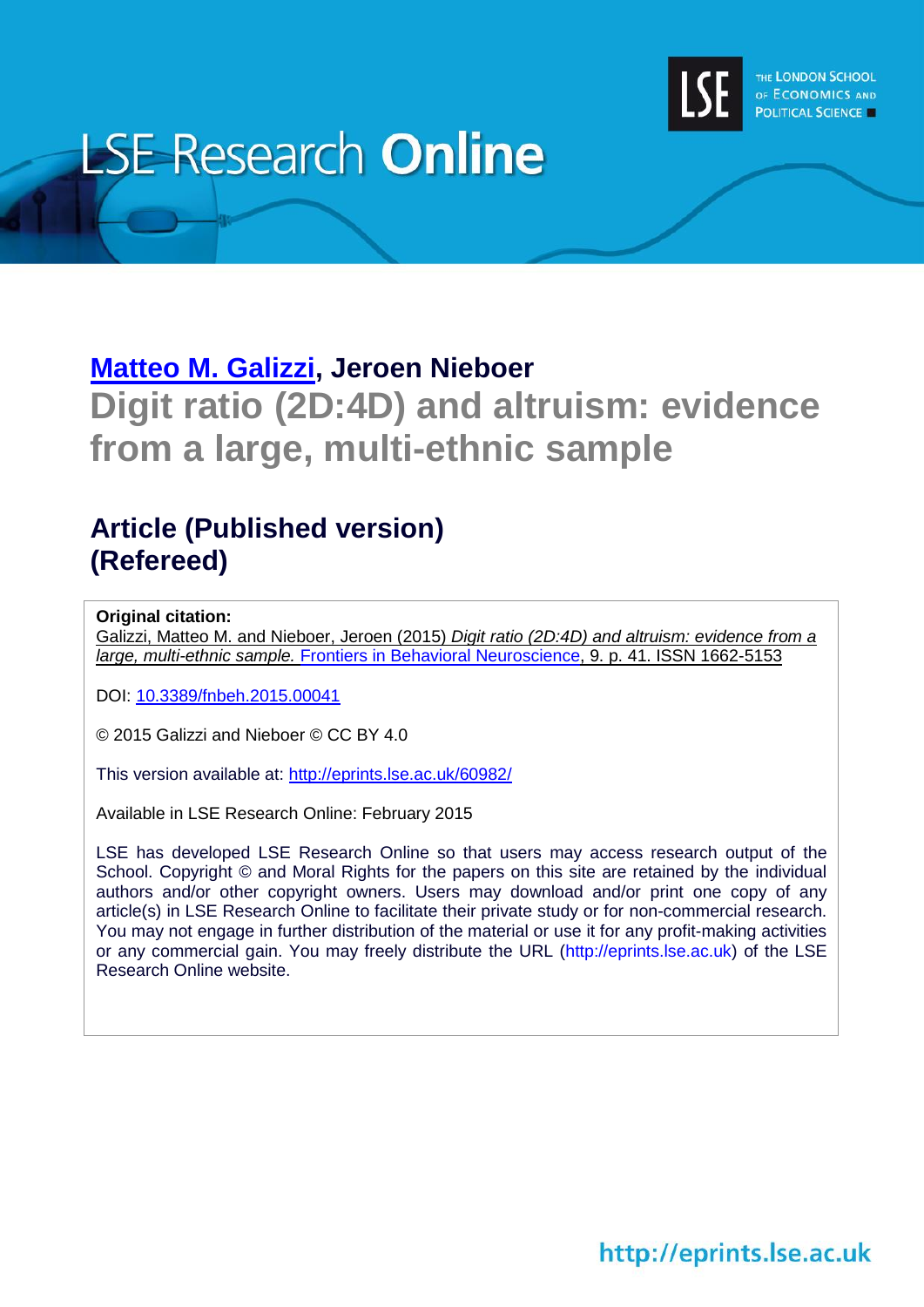# frontiers in **BEHAVIORAL NEUROSCIENCE**

### **Digit ratio (2D:4D) and altruism: Evidence from a large, multi-ethnic sample**

Matteo M Galizzi and Jeroen Nieboer

| Journal Name:                 | Frontiers in Behavioral Neuroscience                                                                                                                                                                                                                                                                                                                                                                                                                                                                |
|-------------------------------|-----------------------------------------------------------------------------------------------------------------------------------------------------------------------------------------------------------------------------------------------------------------------------------------------------------------------------------------------------------------------------------------------------------------------------------------------------------------------------------------------------|
| ISSN:                         | 1662-5153                                                                                                                                                                                                                                                                                                                                                                                                                                                                                           |
| Article type:                 | Original Research Article                                                                                                                                                                                                                                                                                                                                                                                                                                                                           |
| Received on:                  | 01 Dec 2014                                                                                                                                                                                                                                                                                                                                                                                                                                                                                         |
| Accepted on:                  | 05 Feb 2015                                                                                                                                                                                                                                                                                                                                                                                                                                                                                         |
| Provisional PDF published on: | 05 Feb 2015                                                                                                                                                                                                                                                                                                                                                                                                                                                                                         |
| Frontiers website link:       | www.frontiersin.org                                                                                                                                                                                                                                                                                                                                                                                                                                                                                 |
| Citation:                     | Galizzi MM and Nieboer J(2015) Digit ratio (2D:4D) and altruism:<br>Evidence from a large, multi-ethnic sample. Front. Behav.<br>Neurosci. 9:41. doi:10.3389/fnbeh.2015.00041                                                                                                                                                                                                                                                                                                                       |
| Copyright statement:          | © 2015 Galizzi and Nieboer. This is an open-access article<br>distributed under the terms of the Creative Commons Attribution<br>License (CC BY). The use, distribution and reproduction in other<br>forums is permitted, provided the original author(s) or licensor<br>are credited and that the original publication in this journal is<br>cited, in accordance with accepted academic practice. No use,<br>distribution or reproduction is permitted which does not comply<br>with these terms. |

This Provisional PDF corresponds to the article as it appeared upon acceptance, after rigorous peer-review. Fully formatted PDF and full text (HTML) versions will be made available soon.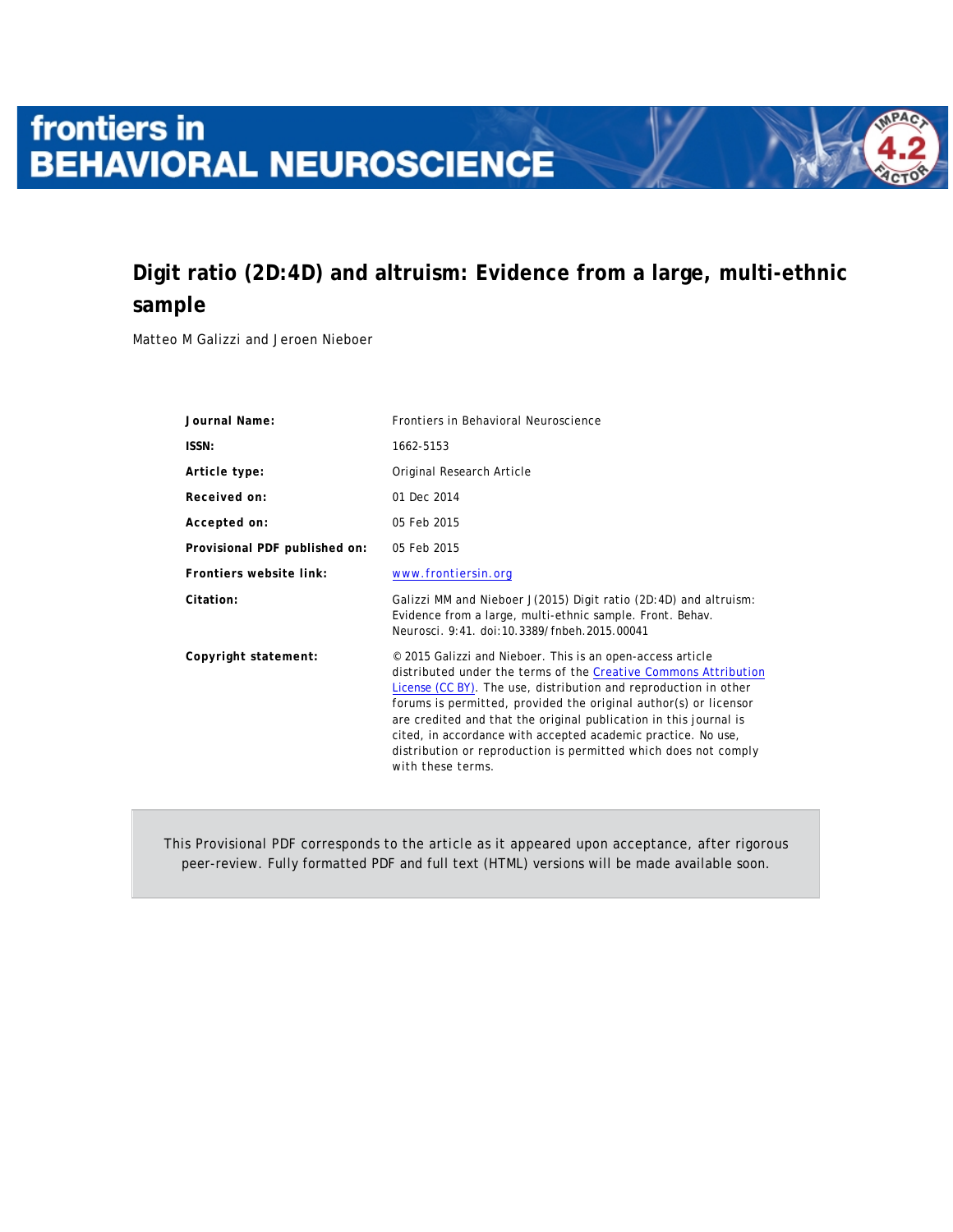#### **Digit ratio (2D:4D) and altruism: Evidence from a large, multi-ethnic sample**

Matteo M. Galizzi<sup>a</sup>, Jeroen Nieboer<sup>b</sup>\*

**Abstract.** We look at the links between the *Digit Ratio* - the ratio of the length of the index finger to the length of the ring finger – for both right and left hands, and giving in a Dictator Game. Unlike previous studies with exclusively Caucasian subjects, we consider a large, ethnically diverse sample. Our main results are as follows. First, for Caucasian subjects we estimate a significant positive regression coefficient for the right hand digit ratio and a significant negative coefficient for its squared measure. These results replicate the findings of Brañas-Garza et al. (2013), who also observe an inverted U-shaped relationship for Caucasian subjects. Second, we are not able to find any significant association of the right hand digit ratio with giving in the Dictator Game for the other main ethnic groups in our sample, nor in the pooled sample. Third, we find no significant association between giving in the Dictator Game and the left hand digit ratio.

**Keywords**: Testosterone; digit ratio; social preferences; altruism; dictator game.

**JEL codes**: C91, C92, D44, D81, D87.

<sup>&</sup>lt;sup>a</sup> London School of Economics and Political Science, Behavioural Research Lab, Houghton Street, London WC2A 2AE, United Kingdom. E-mail: m.m.galizzi@lse.ac.uk. Phone: +44 (0)20 7955 5386. **b** London School of Economics and Political Science, Behavioural Research Lab, Houghton Street, London WC2A 2AE, United Kingdom. \*Corresponding author. E-mail: j.nieboer@lse.ac.uk. Phone:

<sup>+44 (0)20 7955 5386.</sup>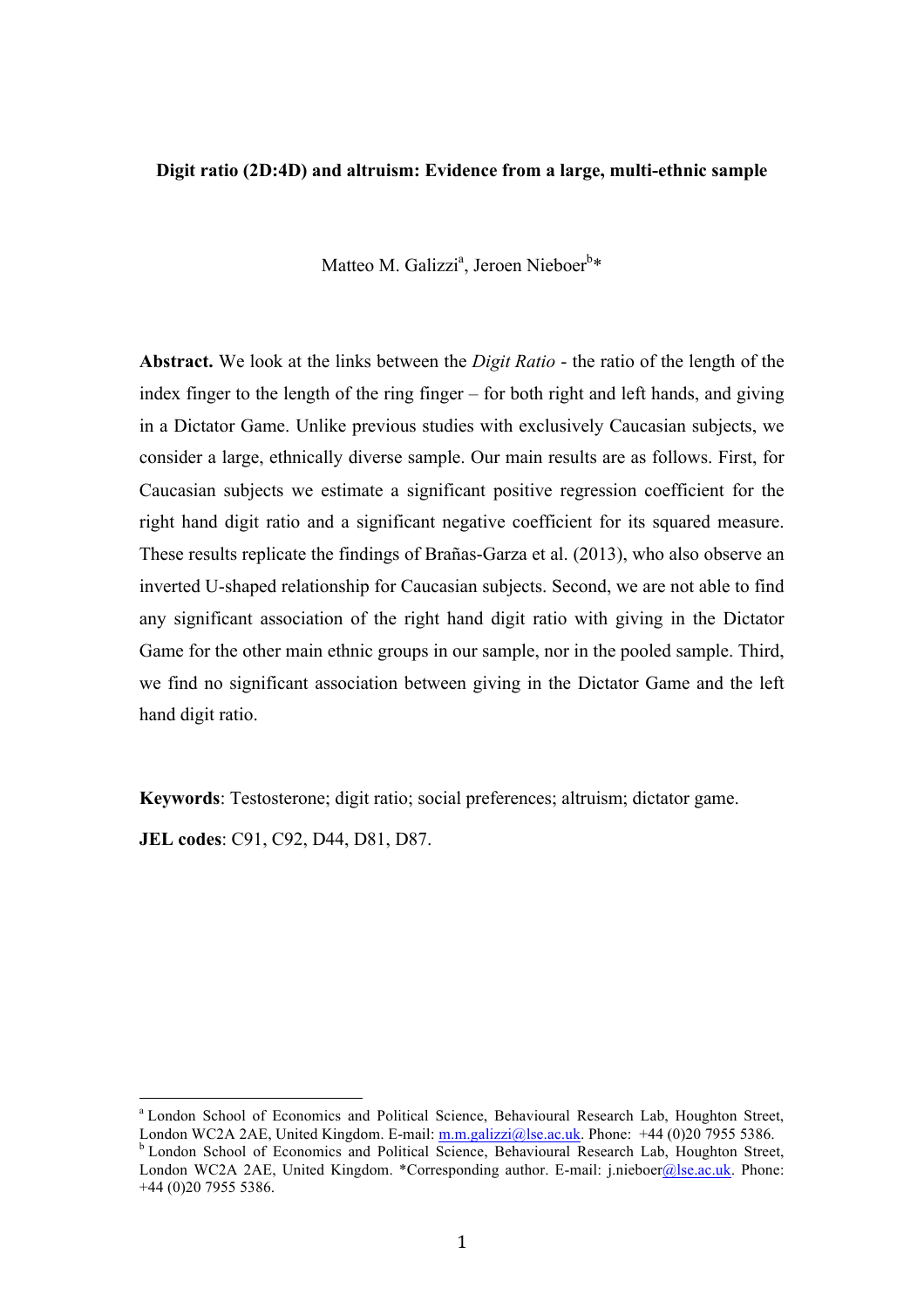#### **1. Introduction**

We report findings from a laboratory experiment with a large, multi-ethnic sample of subjects, where we investigate the link between subjects' *Digit Ratio* (DR) and giving in a Dictator Game (DG), a measure of *altruism*. The DR (also known as second-tofourth digit ratio, or 2D:4D) is the length of the index finger divided by the length of the ring finger. The DR is associated with pre-natal exposure to sex hormones: it correlates negatively with testosterone and positively with oestrogen exposure (Goy and McEwen, 1980; Manning, 2002; Lutchmaya et al., 2004; Malas et al., 2006; Honekopp et al., 2007; Galis et al., 2010; Zheng and Cohn, 2011). Men have lower digit ratios than women, consistent with findings that the testosterone levels measured in amniotic fluid are higher for male foetuses (Gitau et al., 2004).

Pre-natal exposure to sex hormones occurs at a crucial stage for human brain development. The hormonal origins of variability in DR thus provide an explanation for the fact that DR correlates with social behaviours such as competitiveness, status seeking, and aggression towards others (Manning, 2002; Benderlioglu and Nelson, 2004; Bennet et al., 2010; Voracek et al., 2010). In the economic domain, various studies have explored the links between DR and so-called social preferences. Social preferences are typically measured by observing actions in laboratory games with monetary earnings, such as the DG (Forsythe et al., 1994), the Ultimatum Game (UG; Guth et al., 1982), the Trust Game (TG; Berg et al., 1995) and the Public Good Game (PGG; Marwell and Ames, 1979). The different experimental games capture different aspects of social preferences, spanning from altruism (DG) and reciprocity (UG) to trust (TG) and cooperation (PGG). In all these experimental games, subjects are said to reveal social preferences if they take actions that diverge from standard Nash equilibrium predictions, notably the prediction that they will act to maximize their own earnings.

We focus on the DG and study the incidence of altruism in a game that involves allocating money between oneself and an anonymous stranger. A typical (and oftreplicated) result in DG experiments is that a substantial proportion of subjects allocate a positive amount to the stranger they have been paired with. Although the laboratory context in such these findings arise continues to be debated, they provide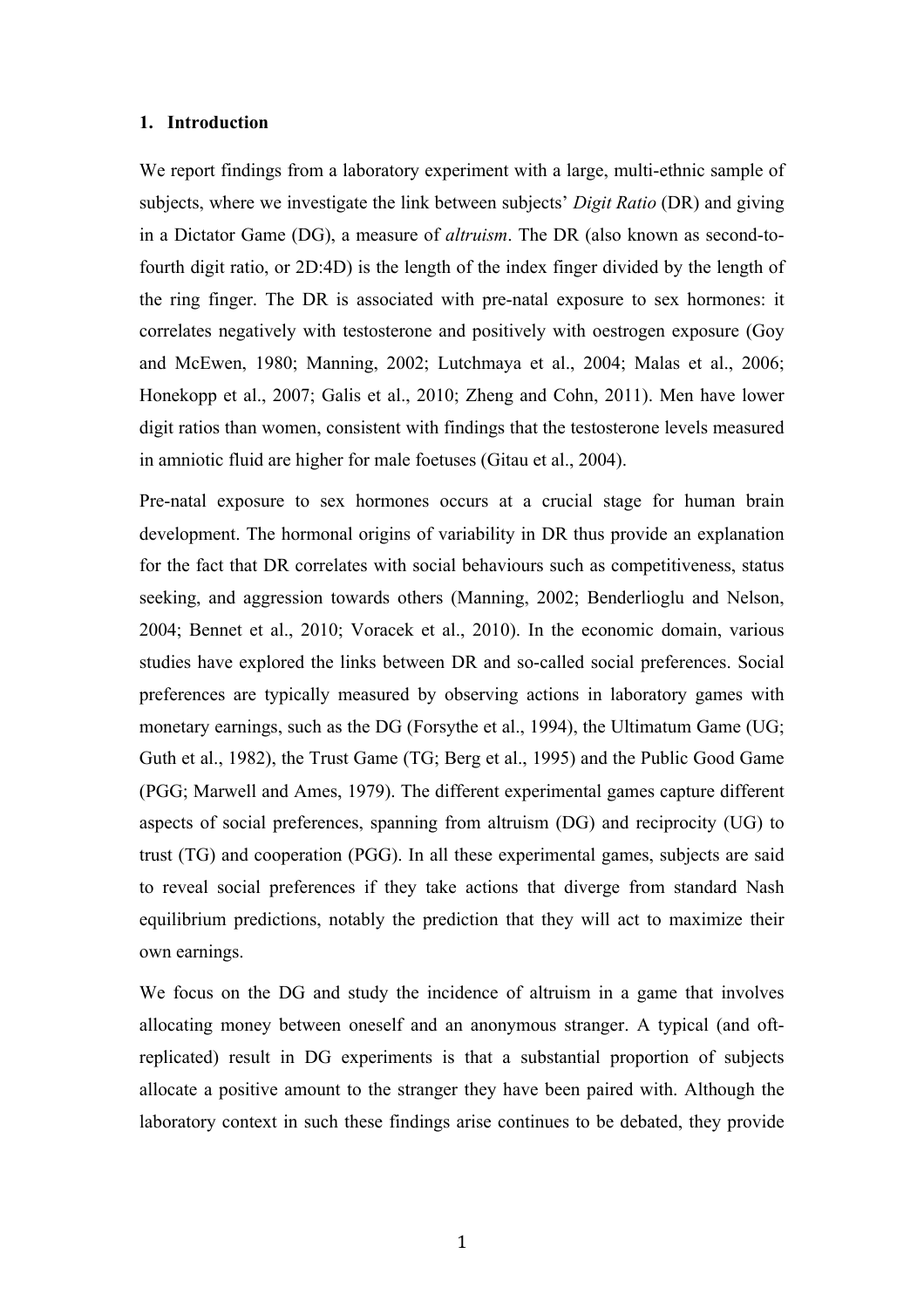tentative evidence that many people are inclined to behave altruistically even when interacting anonymously without any prospect for reciprocation.<sup>3</sup>

Observing a statistically robust association between DR and behaviour in social preferences games such as the DG would add to a growing body of evidence suggestive of a *hormonal* and *biological basis* for pro-social behaviour (Kosfeld et al., 2005; Burnham, 2007; Zak et al., 2007, 2009; Baumgartner et al., 2008; Morhenn et al., 2008; Cesarini et al., 2009; Coates et al., 2009; Millet and Dewitte, 2009; Zethraeus et al., 2009; Eisenegger et al., 2010, 2012; Sanchez-Pages and Turiegano, 2010; Van Honk et al., 2012). Although several studies have investigated these questions in laboratory experiments with social preferences games (e.g. Van den Bergh and Dewitte, 2006; Burnham, 2007; Millet and Dewitte, 2008; Chew et al., 2011; van Honk et al., 2013), only four of these studies to date – summarised in Table 1 – have directly explored the relationship between DR and behaviour in social preferences games using real monetary incentives (Millet and Dewitte, 2006; Ronay and Galinsky, 2011; Buser, 2012; Brañas-Garza et al., 2013). Note that these four studies differ in terms of the procedure used to measure DR, the experimental games used to measure social preferences, and the participant pool. Of the two studies focusing on the DG, in particular, one finds a non-linear (inverted U-shaped) relationship between the DR and individual giving in the DG (Brañas-Garza et al., 2013), while the other finds a positive relationship (Buser, 2012). It should be noted, however, that the latter study uses a self-reported proxy, rather than a direct measure, for the DR.

More important, the findings reported in Table 1 are either exclusively based on samples of Caucasian subjects or do not take ethnicity into account. This matters because ethnicity has been identified as an important source of between-subject variation in DR. Manning (2002, 2014), for example, reports that the variation of DR between ethnic groups, and even between Caucasians of different European origin, is larger than the variation between sexes within an ethnic group. This raises the question whether relationships between DR and behaviour are sensitive to ethnicity – as Aycinena et al. (2014) report for the case of DR and risk taking.

<sup>&</sup>lt;sup>3</sup> Much debate has focussed on whether the DG creates a context in which subjects feel compelled, by the design of the game, to act altruistically (e.g. Levitt and List, 2007; List, 2007; Bardsley, 2008).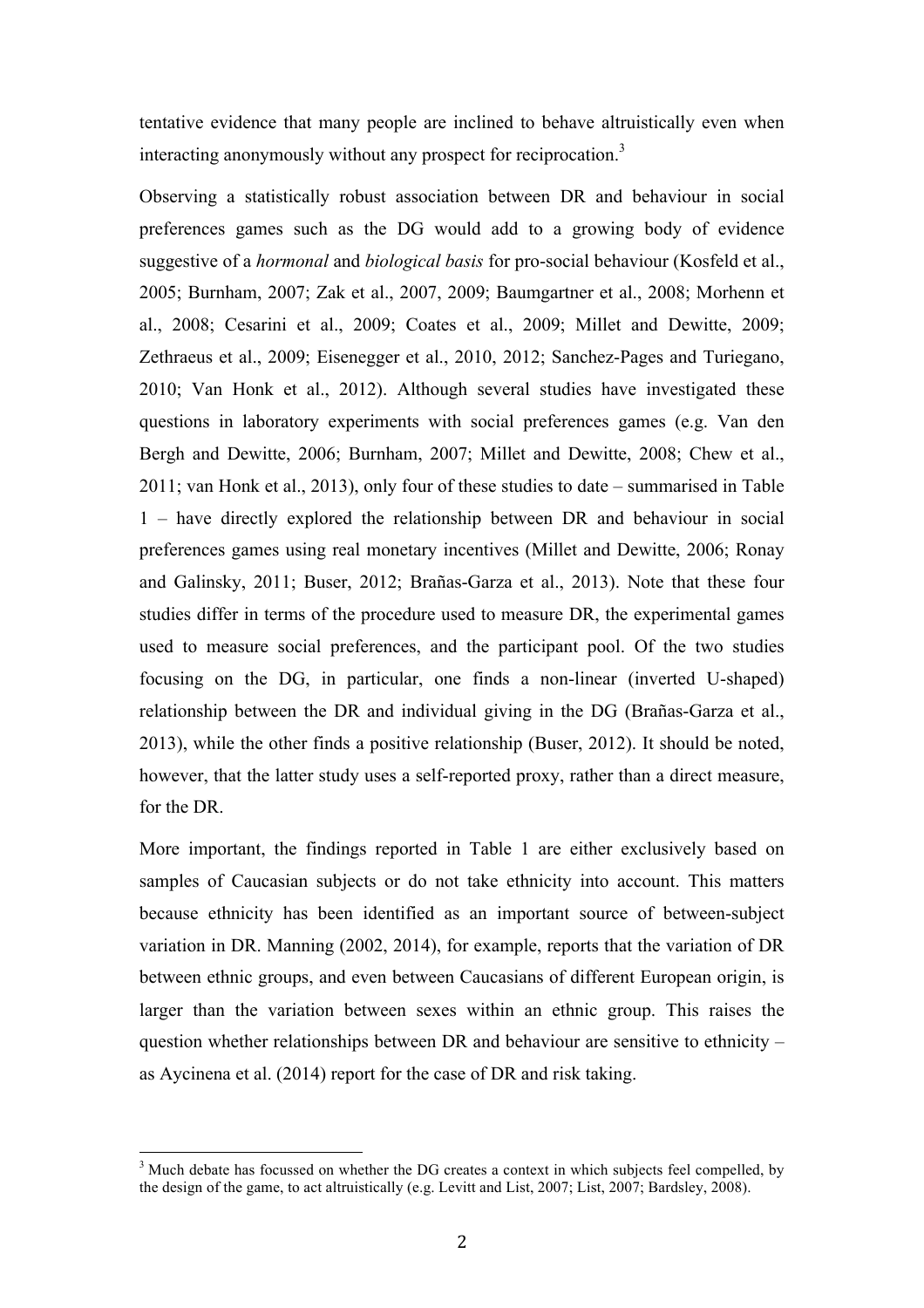To shed light on the issue of ethnicity in the empirical literature on DR and social preferences games, we conduct the first controlled laboratory study with an ethnically diverse subject sample. We purposely recruited from a multi-ethnic subject pool, resulting in a large sample with high proportions of Caucasian, Chinese and South-Asian subjects.

**Table 1:** Summary of studies on digit ratio and pro-social behaviour in experimental games with real monetary incentives

|                                    | Game               | <b>Measure</b>    | Hand<br>$\mathbf{s}$ | <b>Sample</b><br>and<br>ethnicities                                                | $N_M, N_F$ | Correlated?                                                           |
|------------------------------------|--------------------|-------------------|----------------------|------------------------------------------------------------------------------------|------------|-----------------------------------------------------------------------|
| Brañas-<br>Garza et al.<br>(2013)  | DG                 | Scanned           | <b>Both</b>          | of<br>University<br>Granada<br>students;<br>Caucasian                              | 95,76      | Yes, non-linear                                                       |
| Buser (2012)                       | DG, UG,<br>TG, PGG | Self-<br>reported | Both                 | of<br>University<br>Amsterdam<br>students:<br>Caucasian                            | 69, 152    | positive*<br>Yes,<br>for<br>DG, UG P.1, TG, and<br>PGG; No for UG P.2 |
| Millet<br>and<br>Dewitte<br>(2006) | Modified<br>PGG    | Scanned           | Right                | of<br>University<br>Leuven<br>undergraduate<br>students;<br><b>Not</b><br>reported | 27, 43     | Yes, non-linear                                                       |
| and<br>Ronay<br>Galinsky<br>(2011) | UG                 | Scanned           | Right                | Psychology<br>students;<br><b>Not</b><br>reported                                  | 28, 20     | Yes, positive**                                                       |

Note: *Game* defines the type of experimental game: *DG* refers to the Dictator Game; *UG* to the Ultimatum Game; *UG P.1* to the Ultimatum Game Player 1; *UG P.2* to the Ultimatum Game Player 2; *TG* to the Trust Game; *PGG* to the Public Good Game.  $N_M$  and  $N_F$  refer to the number of male and female subjects, respectively. \* = This study used a binary proxy for the DR and therefore the exact shape of the positive relationship is not known. \*\* = This study reports a correlation only and therefore the exact shape of the positive relationship is not known.

Our study focuses on altruism as measured by the DG, follows state-of-the-art procedures to obtain high-quality DR measures from hand scans (Neyse and Brañas-Garza, 2014), and reports data on *both* the DR for the right hand (henceforth RHDR – Right Hand Digit Ratio) and the left hand (henceforth LHDR). <sup>4</sup> Our main findings are as follows. First, for Caucasian subjects we find a non-linear relationship between DG giving and RHDR: our estimates show a significant positive regression coefficient for the RHDR and a significant negative coefficient for its squared measure. This result is

 <sup>4</sup> This in contrast to a substantial part of the DR literature that focuses exclusively on Right-Hand DR.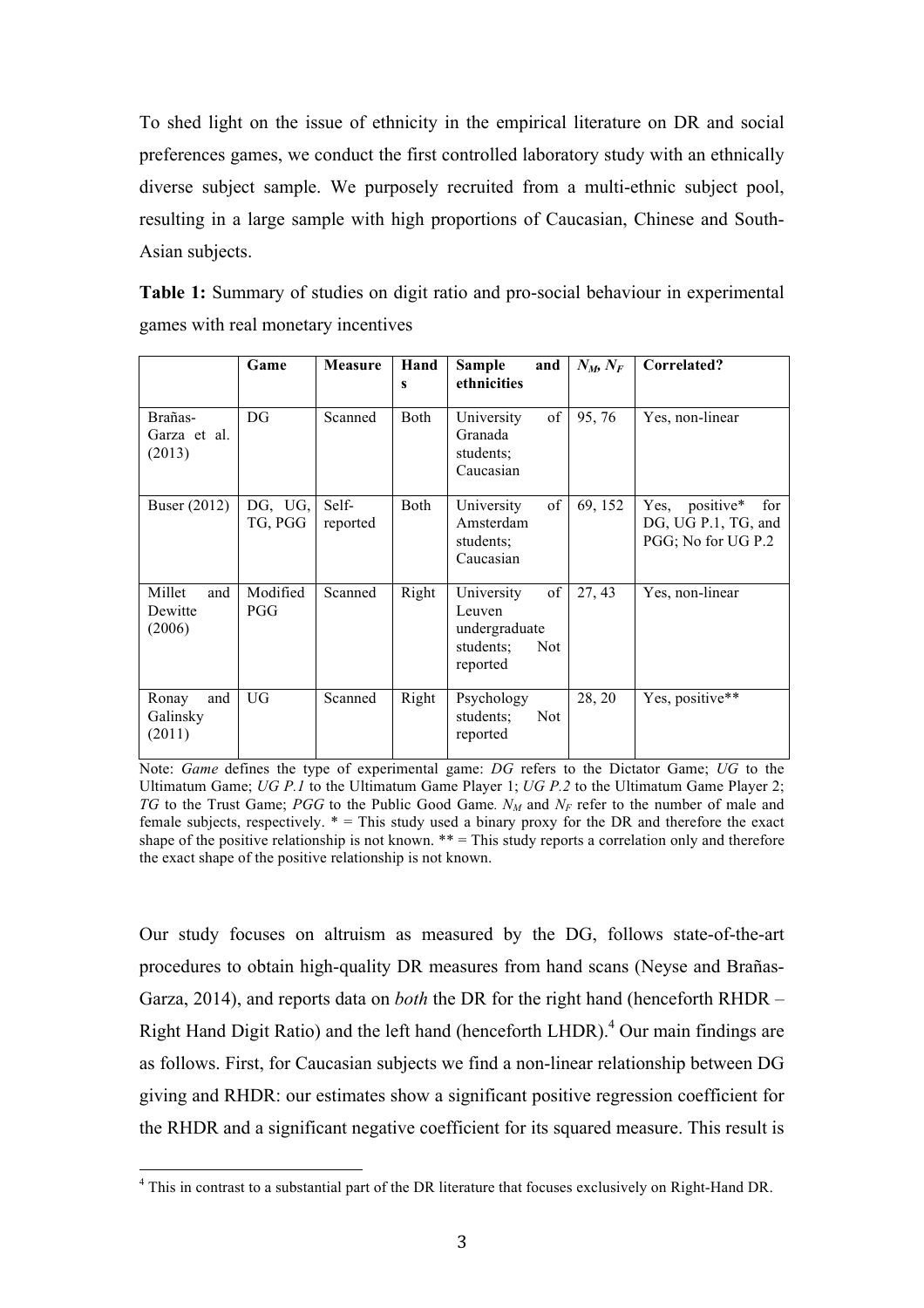consistent with the findings by Brañas-Garza et al. (2013) who also found an inverse U-shaped relationship between DG giving and RHDR for Caucasian subjects. Second, we find no significant associations between the RHDR (either in level or in squared measures, jointly or separately) and individual giving in the DG, neither in our pooled, ethnically diverse, sample nor in any of the main non-Caucasian subsamples. Finally, we find no statistically significant association between the LHDR and giving in the DG.

#### **2. Methods**

All experimental sessions were run at the Behavioural Research Lab at the London School of Economics and Political Science (LSE), London, between February and March 2014. The experimental protocol was approved by the LSE Research Ethics Committee. Subjects were recruited by e-mail from a mailing list of students that had previously registered for participation in experiments. There was no other eligibility or exclusion criterion to select subjects. In the email invitation, subjects were not informed about the exact nature of the experiment that would be conducted. They were only told that the experiment would last about an hour; they would receive £10 for their participation; and they would have the chance to get an extra payment related to some of the tasks. Subjects could sign up to any of five one-hour sessions starting every hour between 10 am and 5 pm at every working day in the week.

A total of 746 subjects participated in our experimental sessions. Upon arrival, subjects were identified anonymously using an ID code assigned by the subject recruitment system (SONA), asked to read an informed consent form and to sign the latter if they agreed to participate in the experiment.

In the experimental session, subjects participated in a one-shot DG where they were (anonymously) matched with another subject in the same session. All subjects played the DG as *Player 1*, having to decide how to divide £10 between themselves and *Player 2*, a passive player who simply receives his share of the £10 as allocated by Player 1. Each participant was actually paid the amount of money they earned as Player 1 in the DG, in cash at the end of the experiment.<sup>5</sup> Under standard assumptions,

<sup>&</sup>lt;sup>5</sup> Subjects were paid sequentially, in private, and were not informed of the outcomes of others.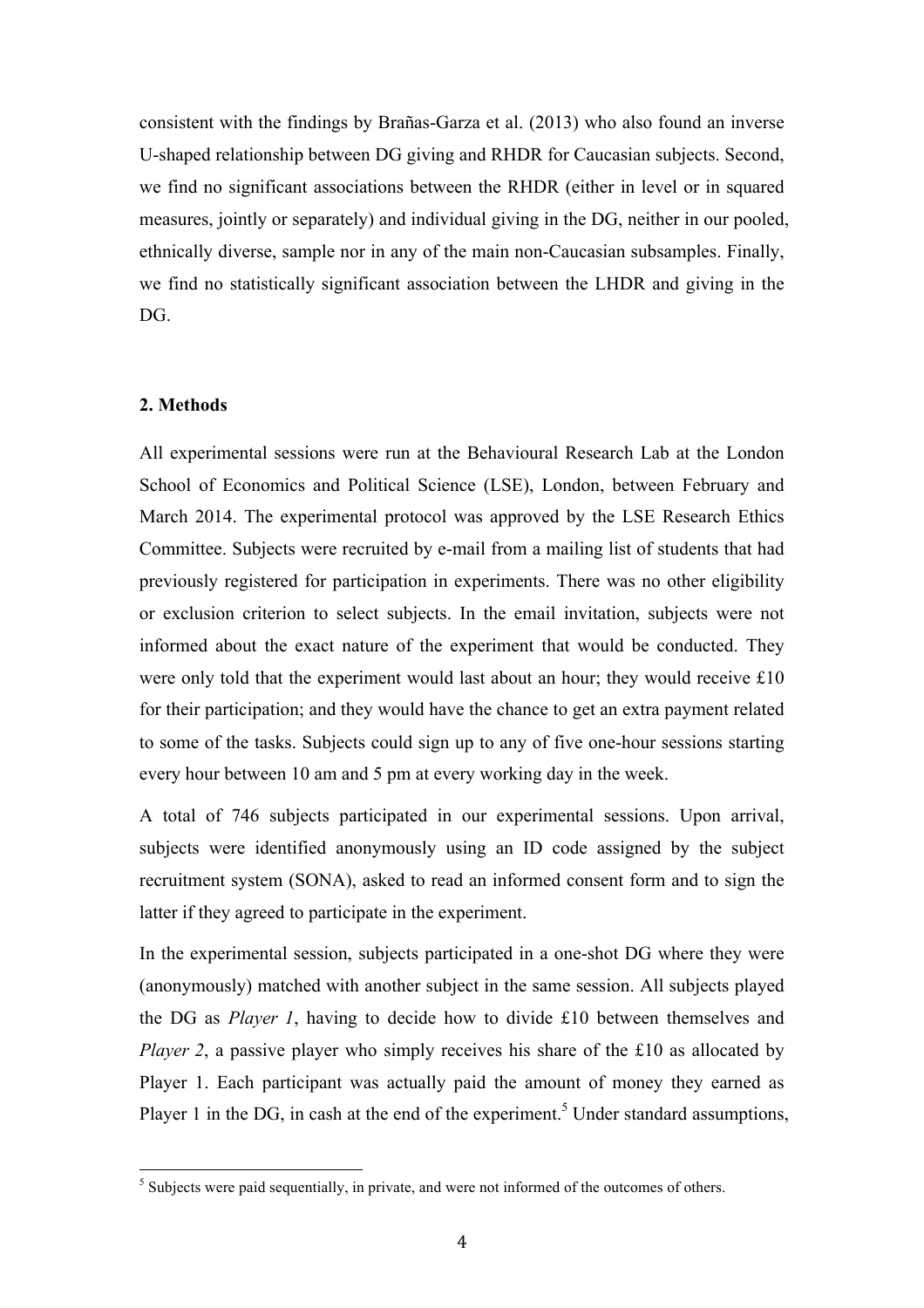the Nash equilibrium of the DG is Player 1 allocating £10 to herself and 0 to Player 2. Any positive amount allocated to Player 2 can thus be interpreted as an expression of altruism. The DG was computerized and was programmed and implemented using Z-Tree (Fischbacher, 2007). It was followed by a questionnaire to gather information on individual socio-demographic characteristics, including their ethnicity. 6

At the end of the session, subjects were led into a separate room where the experimenter had set up a computer with a high-resolution scanner (Canon LIDE 110). Subjects were asked to read and sign a further informed consent form, which explained that they would be asked to place both of their hands on a scanner to obtain the DR (see Supplementary Material). They were reminded that placing their hands on the scanner was completely voluntary and that the data would remain strictly anonymous and confidential. There was no indication that any of the subjects knew or suspected that we were interested in the relationship between the DR and behaviour in the DG. After subjects gave their consent, we obtained the scan of both LHDR and RHDR for each subject. The scans were made at the highest possible resolution (300 DPI); subjects were asked to remove any rings from their fingers and to place both hands flat on the scanner. To get the best possible image, we followed the measurement procedure described in Neyse and Brañas-Garza (2014) as closely as possible.

A total of 638 subjects gave consent for their left and right hands to be scanned. Note that this figure is likely an underestimation of the overall compliance rate as we lost some observations due to a technical issue with the scanner. We were able to link the DG data with DR for 602 of these subjects. We thus focus our analysis on these 602 subjects (81% of the original sample).<sup>7</sup>

After the experimental sessions were completed, we recruited two research assistants to provide us with independent measures of the length of the second and fourth finger

<sup>&</sup>lt;sup>6</sup> To get a standardized measure of ethnicity, we used the Self Defined Ethnicity (SDE) codes used by the United Kingdom's Home Office. Our subjects are familiar with this coding system, as it is widely used across the United Kingdom in official application forms for degree places, college accommodation, and jobs. None of the subjects refused to answer the ethnicity question in the questionnaire.

To check for any selection bias of subjects with different characteristics into having their hands scanned, we compared the level of DG giving of subjects who did or did not have their hands scanned. For giving in the DG we cannot reject the null hypothesis that the mean of the two samples come from the same distribution (two-tailed Mann-Whitney U test, p=0.1597).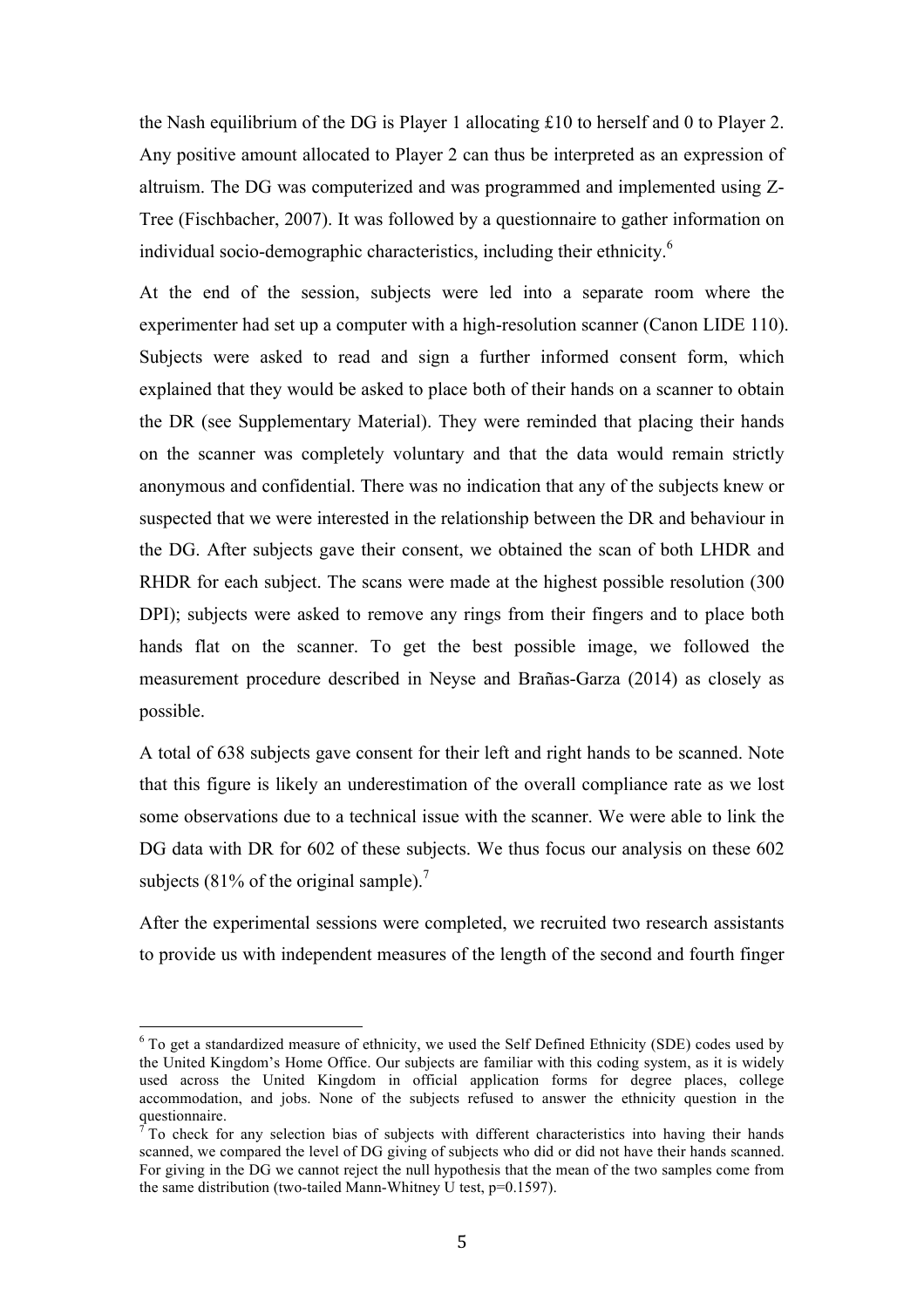of each hand.<sup>8</sup> We calculated the digit ratios from the finger length measures and checked the correlation between the DRs implied by the measurements from the two research assistants. These correlations (0.895 for left hand, 0.867 for right hand) suggest that measurement was highly accurate. To obtain a single measure of the DR for our analysis, we computed the average of the two research assistants' ratios.

#### **3. Results**

#### *Summary statistics*

Our sample consists of 602 student subjects. The sample consists predominantly of female students (412 subjects, 68.44% of the sample) and is highly ethnically diverse: 221 subjects described themselves as Chinese (36.71% of the sample), 201 as White Caucasian (33.38%), 81 as South Asian (13.45%), 26 as Black (4.32%) and 73 as 'Other' (12.13%). Females are predominant also in each ethnic group, representing 67.16% of Caucasian, 74.07% of South Asian, 69.23% of Chinese, and 53.84% of Black subjects in our sample. Given the small number of Black subjects and the composite nature of the 'Other' ethnicities in our sample, in what follows we will mainly focus on the differences between the Chinese, Caucasian and South Asian groups.

#### *Digit ratios*

Table 2 summarises the measures of the LHDR and RHDR, in aggregate, and by sex and ethnicity-specific subsamples.

Overall, both the LHDR and RHDR of male subjects are lower than those of female subjects. The average LHDR is 0.9638 (SD=0.0324) for male subjects and 0.9734 (SD=0.0319) for female subjects; the averages for RHDR are 0.9607 (SD=0.0294) and 0.9775, (SD=0.0324), respectively. Both differences are strongly statistically

<sup>&</sup>lt;sup>8</sup> The research assistants were told to take as much time as they needed to provide us with reliable measures. Both research assistants used Adobe Photoshop to measure the length of the fingers on the scans. They were instructed by the same experimenter to follow the procedures described in Neyse and Brañas-Garza (2014). The assistants were also given a copy of this procedure, for reference. The two research assistants did not know or meet each other and worked independently at different times. Research assistants had no access to the details of the subjects' whose digits they were measuring.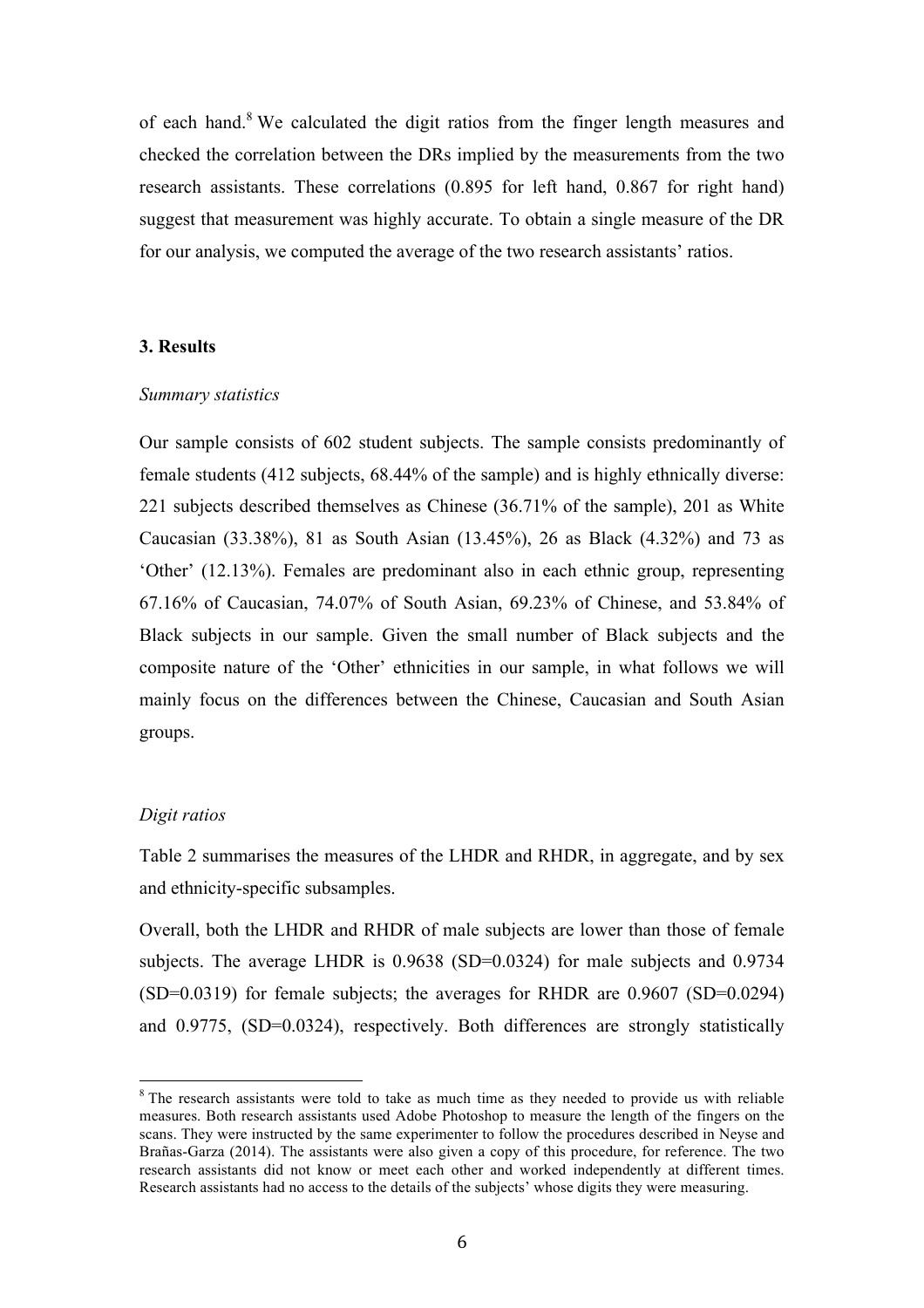significant (two-sided Mann-Whitney U tests yield  $p=0.0003$  and  $p=0.0000$ , respectively).

Whilst DR differences between sexes are strongly statistically significant in our sample, differences between ethnicities are not as clear cut. In general, the mean LHDR is 0.9677 (SD=0.0303) for Chinese subjects, 0.9718 (SD=0.0334) for White subjects, 0.9755 (SD=0.0358) for South Asians and 0.9571 (SD=0.0303) for Black subjects. Only the LHDR for Black subjects is statistically different from the LHDR of Caucasian subjects (two-tailed Mann-Whitney U test, p=0.0304). The LHDR for South Asian subjects is significantly different from the LHDR of Chinese subjects (two-tailed Mann-Whitney U test, p=0.0427) and of Black subjects (two-tailed Mann-Whitney U test,  $p=0.0153$ ).

|              |      |                 | <b>Left-Hand DR (LHDR)</b> |                  | <b>Right-Hand DR (RHDR)</b> |  |  |
|--------------|------|-----------------|----------------------------|------------------|-----------------------------|--|--|
|              | Obs. | Mean            | St. Dev.                   | Mean             | St. Dev.                    |  |  |
| All          | 602  | 0.9703          | 0.0324                     | 0.9722           | 0.0324                      |  |  |
| Female       | 412  | 0.9734<br>$***$ | 0.0319                     | 0.9775           | 0.0324                      |  |  |
| Male         | 190  | 0.9638          | 0.0324                     | ***<br>0.9607    | 0.0294                      |  |  |
| Chinese      | 221  | 0.9677          | 0.0303                     | 0.9688           | 0.0318                      |  |  |
| Caucasian    | 201  | 0.9718          | 0.0334                     | 0.9718           | 0.0322                      |  |  |
| S-Asian      | 81   | 0.9755<br>$**$  | 0.0358                     | 0.9780<br>$\ast$ | 0.0343                      |  |  |
| <b>Black</b> | 26   | 0.9571          | 0.0303                     | 0.9604           | 0.0285                      |  |  |

**Table 2.** Summary statistics for Left-Hand and Right-Hand Digit Ratios.

Note: Significant differences between sub-samples (two-tailed Mann-Whitney U tests) are shown as brackets:  $* = p < 0.1$ ,  $** = p < 0.05$ ,  $*** = p < 0.01$ . Note that the ethnicity sub-samples sum to 529; the remaining 73 subjects were in the 'Other' self-reported ethnicity category.

The mean RHDR is 0.9688 (SD=0.0318) for Chinese subjects, 0.9718 (SD=0.0322) for Caucasian subjects, 0.9780 (SD=0.0343) for South Asians, and 0.9604 (SD=0.0285) for Black subjects, with the latter being the only value (marginally) significantly different from the RHDR for Caucasian subjects (two-tailed Mann-Whitney U test,  $p=0.0652$ ). Also the RHDR for South Asian subjects is significantly different from the RHDR of Chinese subjects (two-tailed Mann-Whitney U test,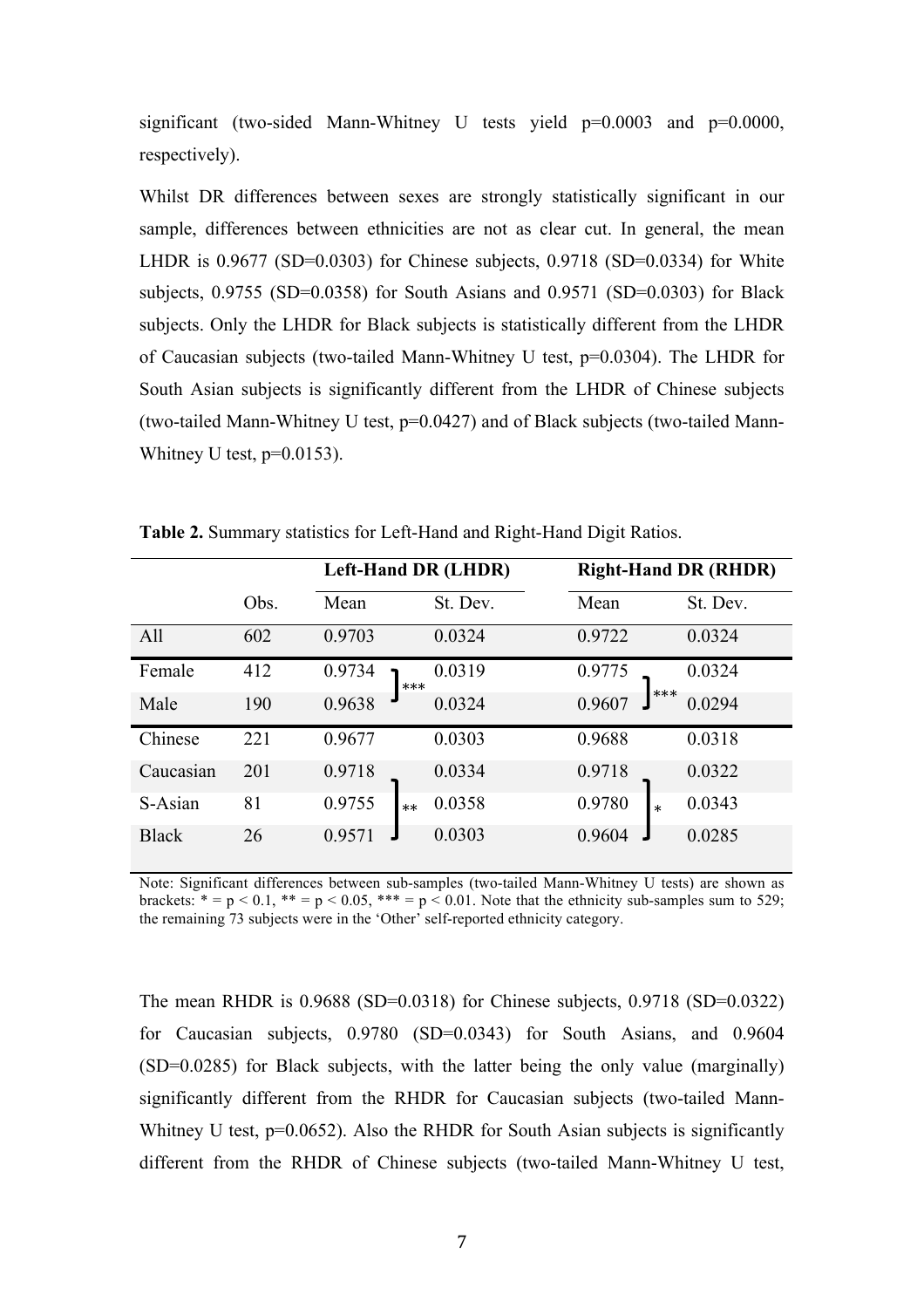p=0.0329) and of Black subjects (two-tailed Mann-Whitney U test, p=0.0153). In general, the measures for RHDR and LHDR obtained for Caucasian subjects in our sample are broadly consistent with findings of previous studies using large samples of Caucasian subjects (e.g. Bosch-Domenech et al., 2014).

#### *DG giving*

Figure 1 and Table 3 summarise giving in the DG. As shown in Figure 1, the most common choices are to give nothing (24.42% of subjects) or the equal split (36.54%). The mean value for DG giving in our sample is 2.832 (SD=2.101). Females in our sample were slightly more generous (mean giving of 2.919 [SD=2.080] compared to 2.642 [SD=2.137] for males) but this difference is not statistically significant.<sup>9</sup> We also find some significant differences between the giving behaviour in the DG of different ethnicities. In particular, subjects describing themselves as of South-Asian ethnicity offered significantly more than Caucasian subjects (two-tailed Mann-Whitney U test, p=0.0074), and Chinese subjects (two-tailed Mann-Whitney U test, p=0.0020). Also, Black subjects offered significantly more than Chinese subjects (two-tailed Mann-Whitney U test, p=0.0020).





<sup>&</sup>lt;sup>9</sup> Previous experimental evidence suggests that women are generally more pro-socially oriented than men (Croson and Gneezy, 2009). Although our results do not allow us to reject the null hypothesis that women and men are equally generous, the difference between sexes in our sample is in the same direction.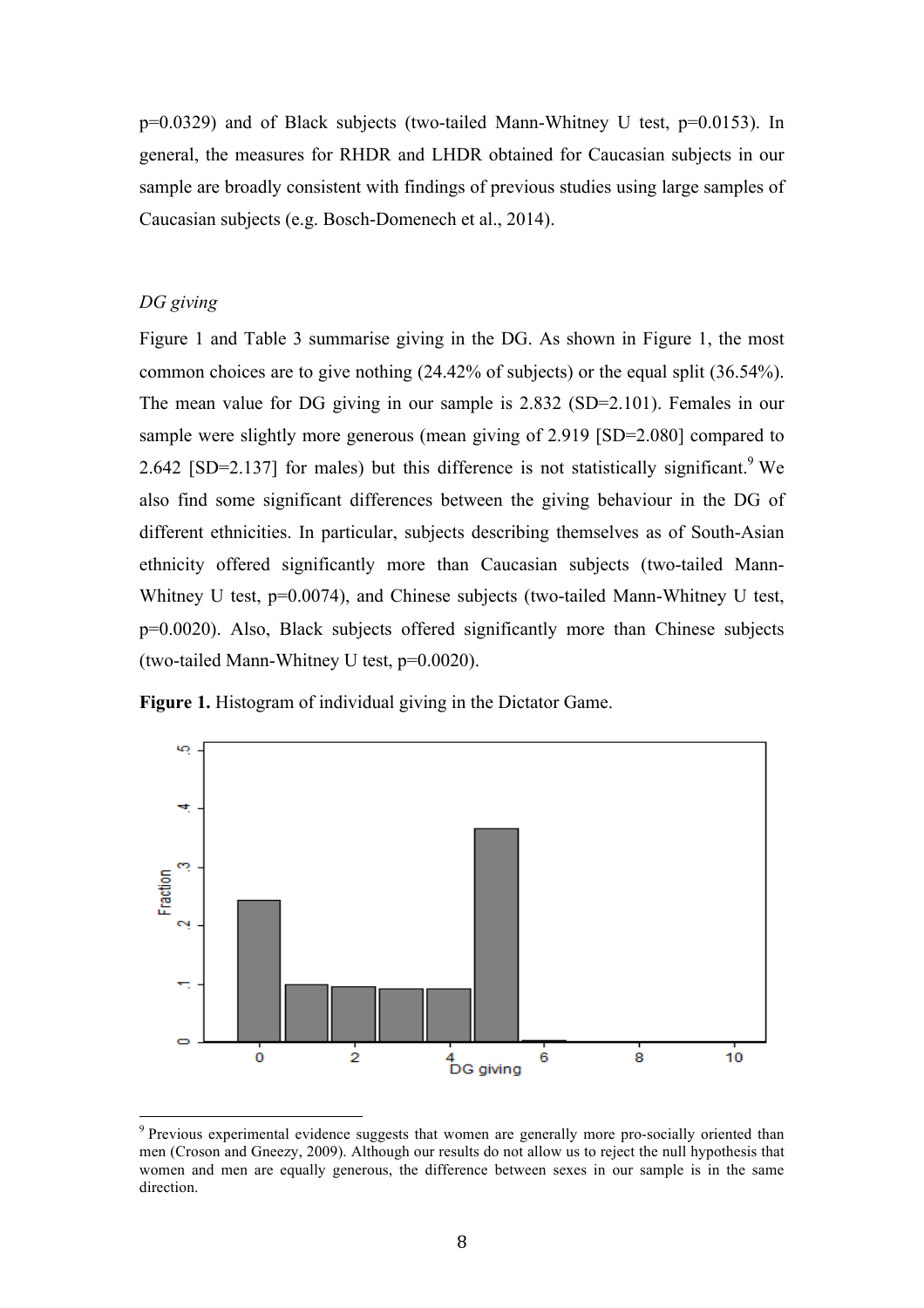|              |      | <b>DG</b> offers      |
|--------------|------|-----------------------|
|              | Obs. | Mean<br>St. Dev.      |
| All          | 602  | 2.101<br>2.832        |
| Female       | 412  | 2.919<br>2.080        |
| Male         | 190  | 2.642<br>2.137        |
| <b>Black</b> | 26   | 1.995<br>3.307        |
| Chinese      | 221  | 2.592<br>2.053        |
| Caucasian    | 201  | ***<br>2.195<br>2.711 |
| S-Asian      | 81   | 3.407<br>1 928        |

**Table 3.** Summary statistics for individual giving in the Dictator Game.

Note: Significant differences between sub-samples (two-tailed Mann-Whitney U test) are shown as brackets:  $* = p < 0.1$ ,  $** = p < 0.05$ ,  $*** = p < 0.01$ .

#### *Correlation analysis*

We start by reporting pairwise correlations between the main variables of interest. We first note that, in our sample, LHDR and RHDR are strongly positively correlated (0.7212, p=0.000). This is in line with previous literature (e.g. Bosch-Domènech et al., 2014) that typically reports 60-70% correlation between both hands' DR. Next, looking at the offers in the DG, we find negative but insignificant correlations between the offers in the DG and both the RHDR (-0.0023, p=0.9542) and the LHDR (-0.0316, p=0.4386). We obtain the same result when conducting the correlation analysis for sex- or ethnicity-specific sub-samples (not reported but available on request).

#### *Regression analysis*

To explore the link between the DR and giving in the DG in more detail, we conduct a regression analysis that controls for subjects' sex and ethnicity. We model the relationship between DG giving and a set of explanatory variables using Ordinary Least Squares (OLS) regressions, adjusting the variance-covariance matrix for possible heteroskedasticity and serial correlation.

Our main analysis consists of two sets of regressions, repeated for each of the following samples: (i) all subjects; (ii) Caucasian subjects; (iii) Chinese subjects; (iv) South-Asian subjects. The first set of regressions estimates a linear relationship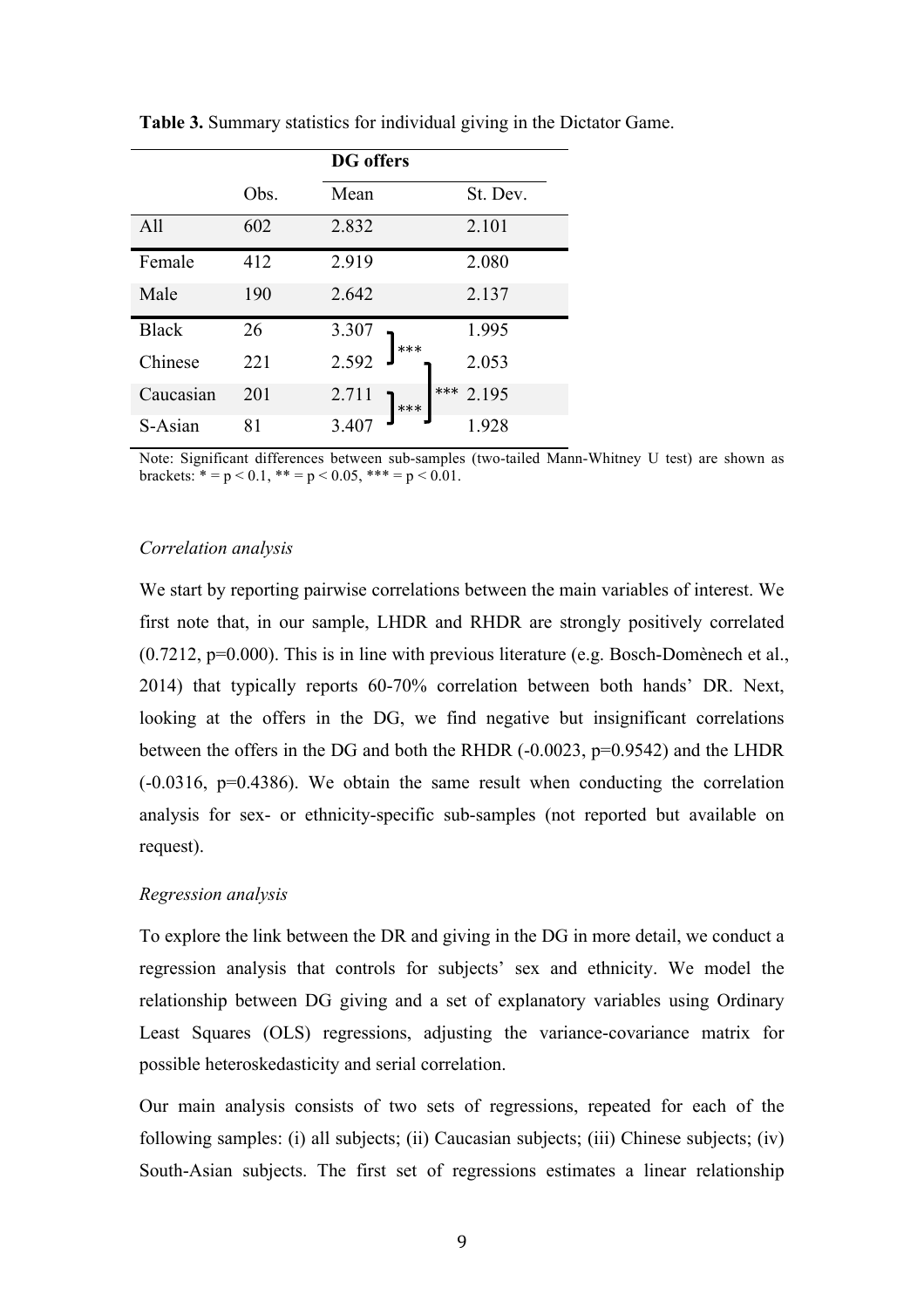between DR on DG giving, controlling for respondents' sex. The second set of regressions adds the squared value of the DR into the regressions. Finally, we conducted multiple regression analysis to test for differences between sex and ethnicity sub-samples with respect to DG giving, and to account for gender-DR interaction terms. 10

The regression results for RHDR (LHDR) are reported in Table 4 (Table 5). First, we note that the DR (RHDR or LHDR) on its own, entering the regression equation as a linear term, does not correlate with DG giving. When we model the relationship between DR and DG giving as quadratic, we note that neither the DR nor its squared term is significant for the full sample. When we repeat the analysis for sub-samples of our three largest ethnic groups, however, we find that the RHDR and its squared term do significantly associate with DG giving for Caucasian subjects. We find no evidence of a similar relationship for Chinese and South-Asian subjects. We also find no evidence of a relationship, linear or quadratic, between LHDR and DG giving for any of the ethnicity sub-samples.

The shape of the estimated quadratic relationship between RHDR and DG giving for the Caucasian sub-sample is concave or inverse U-shaped, as in Brañas-Garza et al. (2013). Furthermore, the maximum of the estimated parabola is (0.968) is similar to the estimated maxima reported by Brañas-Garza et al. (2013) (0.956 for men and 0.961 for women) for a sample of Caucasian subjects. Like theirs, our estimated maximum is close to the centre of the DR distribution (Caucasian subjects only, mean RHDR= $0.972$ , median RHDR= $0.974$ ).<sup>11</sup>

<sup>&</sup>lt;sup>10</sup> These regressions are reported in Tables A1-A6 of the Appendix. See also footnote 13 for a summary of the main findings.

<sup>&</sup>lt;sup>11</sup> We also repeat Brañas-Garza et al. (2013) regression analysis of DG giving and deviations from the sample median (we do not have a population median as our sample is the only set of representative observations we have) and find similar results. These results are reported in Table A3 of the Appendix.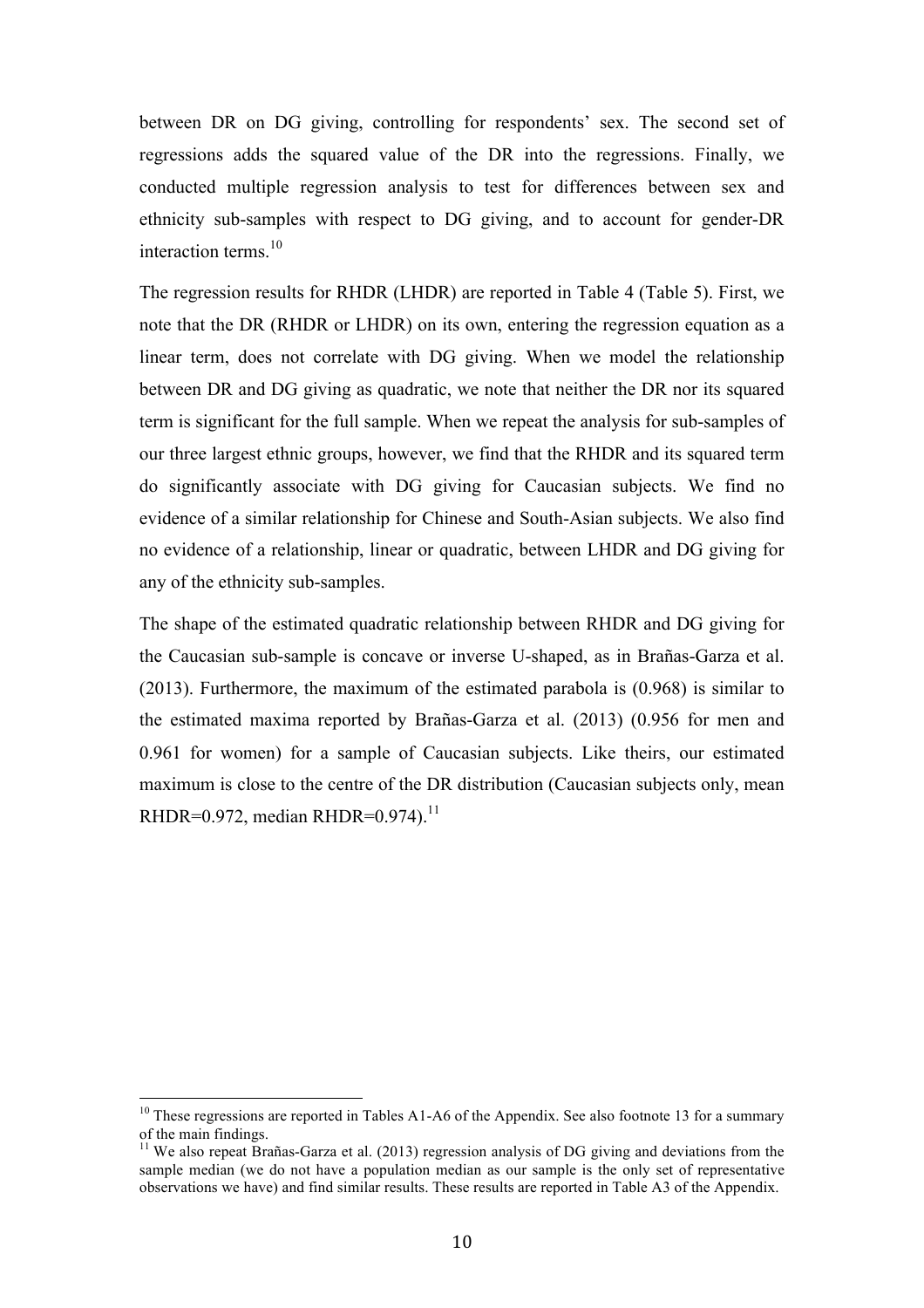| DG Giving           | All<br>subjects | Caucasian Chinese |          | South-<br>Asian | All<br>subjects | Caucasian Chinese |          | South-<br>Asian |
|---------------------|-----------------|-------------------|----------|-----------------|-----------------|-------------------|----------|-----------------|
| <b>RHDR</b>         | $-1.172$        | $-1.069$          | $-2.193$ | $-5.175$        | 103.2           | 631.2***          | $-178.8$ | 104.2           |
|                     | (2.679)         | (4.424)           | (4.631)  | (6.681)         | (115.5)         | (201.2)           | (178.7)  | (223.3)         |
| <b>RHDR</b> squared |                 |                   |          |                 | $-53.60$        | $-325.9***$       | 90.81    | $-55.78$        |
|                     |                 |                   |          |                 | (59.40)         | (103.6)           | (91.92)  | (114.8)         |
| Female              | 0.297           | 0.495             | 0.229    | 0.493           | 0.300           | 0.487             | 0.217    | 0.497           |
|                     | (0.188)         | (0.349)           | (0.297)  | (0.496)         | (0.188)         | (0.345)           | (0.297)  | (0.493)         |
| Constant            | 3.768           | 3.418             | 4.559    | 8.104           | $-46.94$        | $-302.8***$       | 90.33    | $-45.49$        |
|                     | (2.588)         | (4.255)           | (4.471)  | (6.489)         | (56.08)         | (97.62)           | (86.84)  | (108.5)         |
| Observations        | 602             | 201               | 221      | 81              | 602             | 201               | 221      | 81              |
| R-squared           | 0.004           | 0.010             | 0.003    | 0.017           | 0.005           | 0.050             | 0.007    | 0.021           |

#### **Table 4**: DG Giving and RHDR (OLS)

Note: Standard errors in parentheses; \*  $p<10$ , \*\*  $p<.05$ , \*\*\*  $p<.01$ .

**Table 5**: DG Giving and LHDR (OLS).

| DG Giving    | All<br>subjects | Caucasian Chinese |          | South-<br>Asian | All<br>subjects | Caucasian Chinese |          | South-<br>Asian |
|--------------|-----------------|-------------------|----------|-----------------|-----------------|-------------------|----------|-----------------|
| <b>LHDR</b>  | $-2.646$        | $-1.096$          | $-6.830$ | 1.750           | $-35.33$        | 237.2             | $-21.36$ | $-16.11$        |
|              | (2.666)         | (4.549)           | (4.718)  | (5.322)         | (104.4)         | (199.9)           | (164.8)  | (161.4)         |
| LHDR squared |                 |                   |          |                 | 16.81           | $-122.4$          | 7.457    | 9.193           |
|              |                 |                   |          |                 | (53.73)         | (102.9)           | (84.20)  | (83.25)         |
| Female       | 0.303           | 0.484             | 0.253    | 0.414           | 0.305           | 0.489             | 0.254    | 0.414           |
|              | (0.187)         | (0.343)           | (0.292)  | (0.499)         | (0.187)         | (0.344)           | (0.293)  | (0.503)         |
| Constant     | 5.192           | 3.451             | 9.027    | 1.392           | 21.06           | $-112.4$          | 16.09    | 10.06           |
|              | (2.577)         | (4.397)           | (4.559)  | (5.194)         | (50.70)         | (96.91)           | (80.61)  | (78.17)         |
| Observations | 602             | 201               | 221      | 81              | 602             | 201               | 221      | 81              |
| $R$ -squared | 0.005           | 0.010             | 0.012    | 0.010           | 0.005           | 0.016             | 0.012    | 0.010           |

Note: Standard errors in parentheses; \*  $p<10$ , \*\*  $p<.05$ , \*\*\*  $p<.01$ .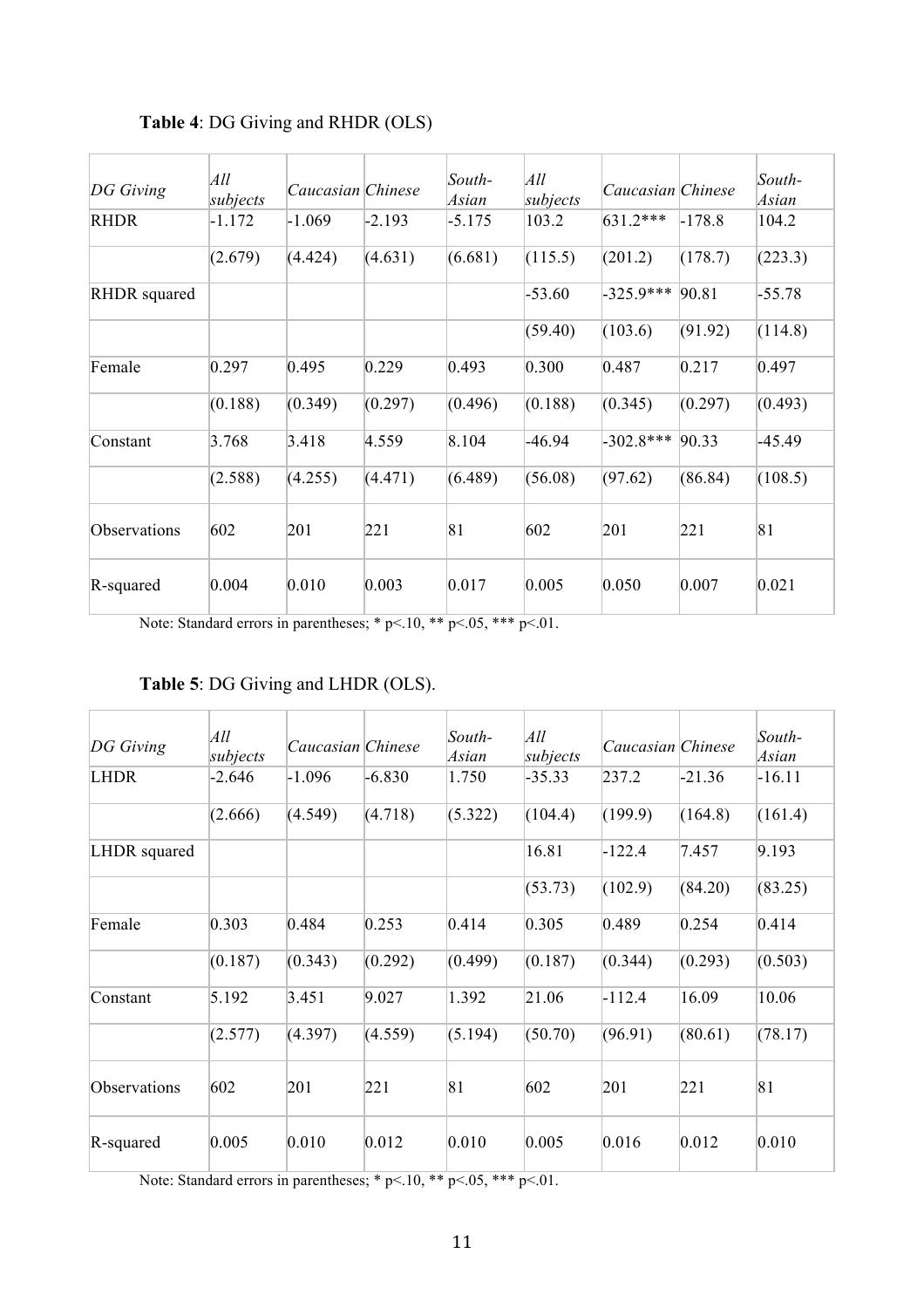As a robustness check for the estimated quadratic relationship, we also estimate two separate linear (OLS) regressions between RHDR and DG giving, restricted to the data points of Caucasian subjects with RHDRs below and above the parabolic maximum of 0.968, respectively. These regressions, reported in Table A4 of the Appendix, show a positive linear relationship between RHDR and DG giving below the maximum and a negative linear relationship above the maximum.<sup>12</sup> These results provide further evidence that the concave or inverse U-shaped relationship we observe is not an artefact of the quadratic statistical model. Finally, note that all the results we report here remain qualitatively identical when the analysis is replicated for sex- or ethnicity-specific subsamples; when gender-DR interaction terms are introduced;  $13$  or when the regressions are re-run using stepwise hierarchical regressions, censored Tobit models, or standardized z-values for the digit ratios (not reported but available on request).

#### **4. Discussion**

For a large, multi-ethnic subject sample  $(n=602)$ , we investigate the relationship between the digit ratio (DR) of both hands and giving in a dictator game (DG) with real monetary incentives. In our study of the association between these two measures, we find three main results.

First, for Caucasian subjects we estimate a significant positive regression coefficient for the RHDR and a significant negative coefficient for its squared measure. This result is not consistent with the findings of Buser (2012), but it is consistent with the findings of Brañas-Garza et al. (2013), who report an inverse U-shaped relationship

 $12$  This approach is described by Nelson and Simonsohn (2014). Similar results are obtained following the recommendation of Lind and Mehlum (2010) about checking whether the optimum of our estimated quadratic relationship is within a reasonable domain.

<sup>&</sup>lt;sup>13</sup> These regressions are reported in Tables A1-A6 of the Appendix. The set of regressions confirm the earlier-reported results that the difference between female and male giving is not significant in our sample, as well as confirming significantly higher giving by South-Asian subjects. Furthermore, the regressions confirm that the introduction in the regressions of explicit gender-DR interaction terms does not alter the main findings reported below. In particular, neither the DR (RHDR or LHDR), nor the gender-DR interaction term significantly correlate with giving in the DG. There is no relationship, linear or quadratic between the LHDR, and DG giving, when the LHDR is entered in the regression together with its interaction with gender. When the relationship between RHDR and DG is modeled as a quadratic one, both the RHDR and its squared term do significantly correlate with DG giving for Caucasian subjects, even when an interaction term between the RHDR and gender is also included. No evidence of similar relationship, however, is found for the Chinese or the South-Asian groups, nor for the full sample of subjects.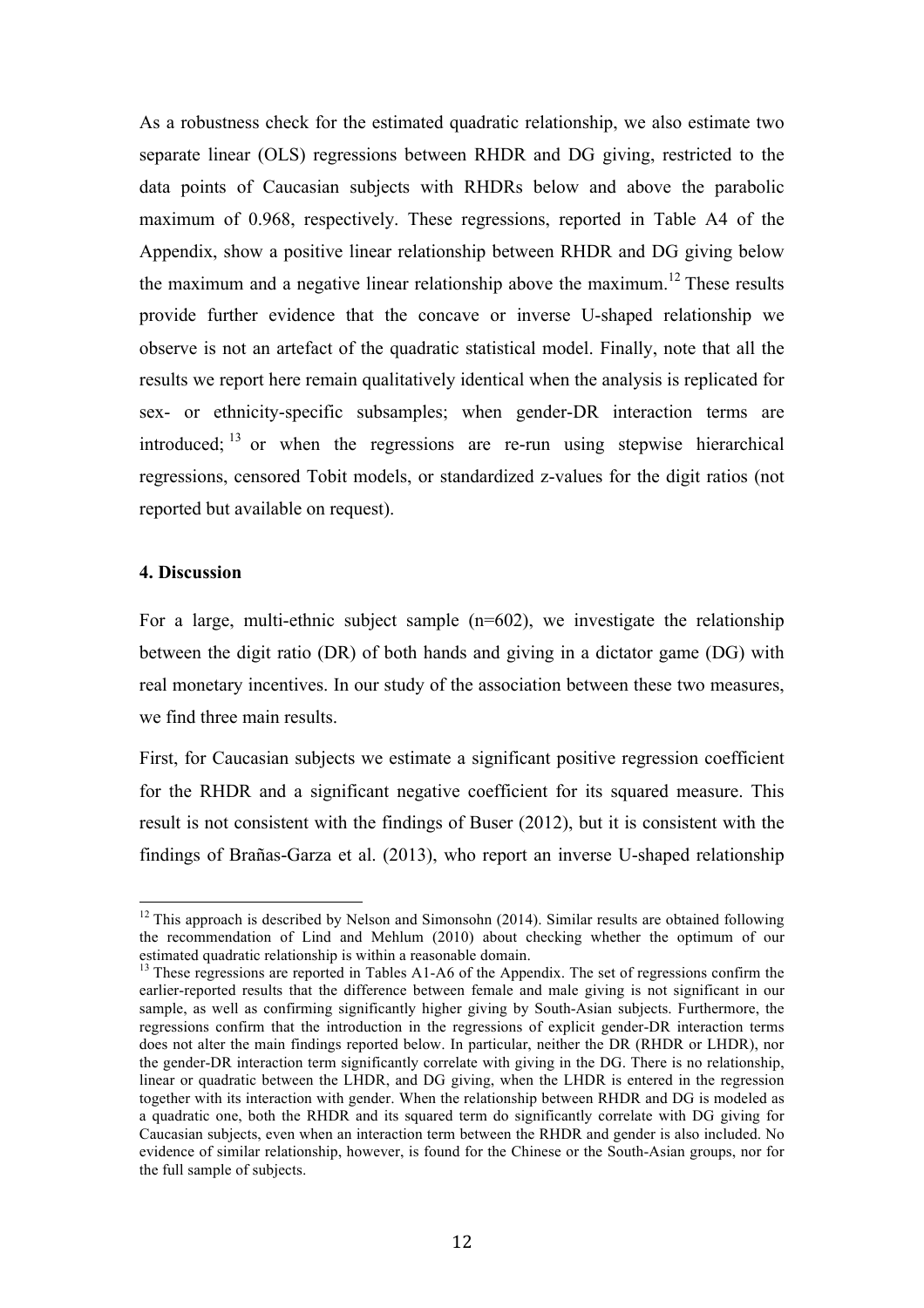between DR and DG giving.<sup>14</sup> In addition, our results are also quantitatively very similar to those reported by Brañas-Garza et al. (2013) – the maxima of the estimated parabolas are very close. This close match contributes to a more general body of evidence suggesting that the effect of biological measures on economic behaviour is often non-monotonic (see also McFadden, 2002; Sanders et al., 2002; Sapienza et al., 2009; Sanchez-Pages and Turiegano, 2010; Nye et al., 2012). The idea of economic behaviour as a function of deviations from a biological norm – in either direction – certainly is a fascinating prospect that deserves further theoretical and empirical attention.

Second, we are not able to find any significant relationship between the RHDR (either in level or in squared measures) and DG giving in our non-Caucasian sub-samples, notably the Chinese or the South Asian ethnic groups. This suggests caution in generalising associations between biological measures and behaviour for subjects of one particular ethnicity to the whole of mankind. Whether the differences we observe are down to different ethnicities' conception of the DG and its context, ingrained cultural or social norms, or ethnic differences between DR and its hormonal origins, cannot be addressed with the current experimental design, though.

Third, we find no statistically significant association between the LHDR and DG giving. This is not consistent with the findings of Brañas-Garza et al. (2013), who do find a relationship between LHDR and DG giving, although less robust than for the RHDR. The discrepancy between the findings on LHDR is consistent with the hypothesis that the RHDR is more representative of pre-natal exposure to sex hormones than the LHDR (see the meta-analysis by Hönekopp and Watson, 2010)..

A limitation of our study design is its use of subjects from an ethnically diverse, but socially homogeneous, sample: university students. It has been argued that university students are a peculiar and unrepresentative sub-sample of the population (Enis et al., 1972; Cunningham et al., 1974; Gächter et al., 2004; Carpenter et al., 2008).<sup>15</sup> How students attribute meaning to actions and outcomes in the DG may thus differ from the general population. Additionally, DG giving is only one way of operationalizing

<sup>&</sup>lt;sup>14</sup> Note that Buser (2012) uses self-reported binary measures of DR, whereas Brañas-Garza et al. (2013) use directly measured high-resolution scans for the DR. Brañas-Garza and Kovarik (2013) show that the difference in results is due to a difference in measurement precision, with the latter procedure clearly superior.

<sup>&</sup>lt;sup>15</sup> See, however, Exadaktylos et al. (2013) and Stoop (2013) for recent studies finding that students do not exhibit significantly different social preferences from other subjects.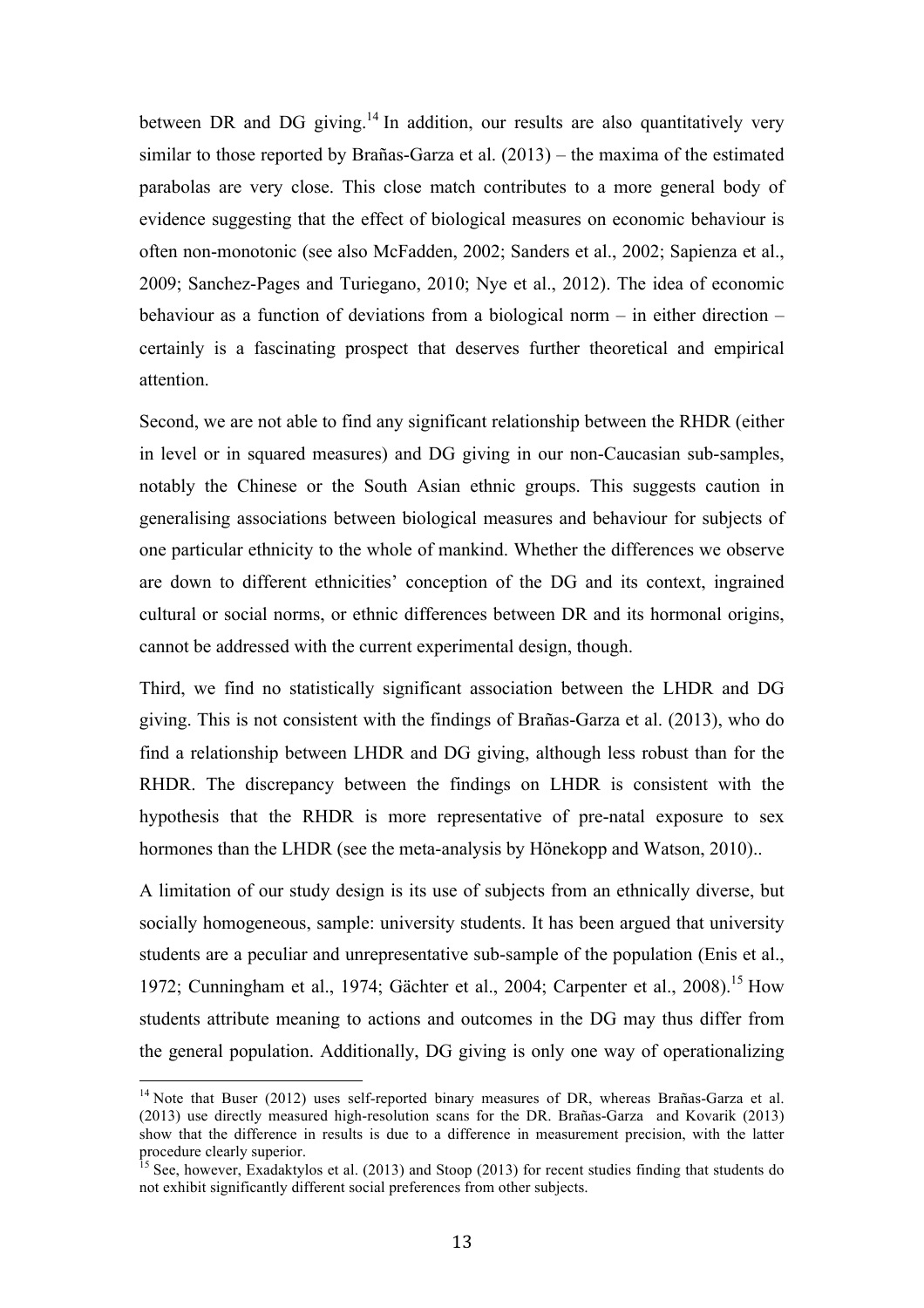the measurement of social preferences. Social preferences can be measured using a broader set of experimental games such as the Ultimatum, the Trust, and the Public Good games. More research should be welcome to systematically explore the association of biological and hormonal factors and social preferences.

#### **Acknowledgements**

We would like to thank Paul Dolan for his enthusiastic support and Rebecca Wallace and Shira Gal for valuable research assistance. We also want to thank Pablo Brañas-Garza and three anonymous reviewers for their helpful comments.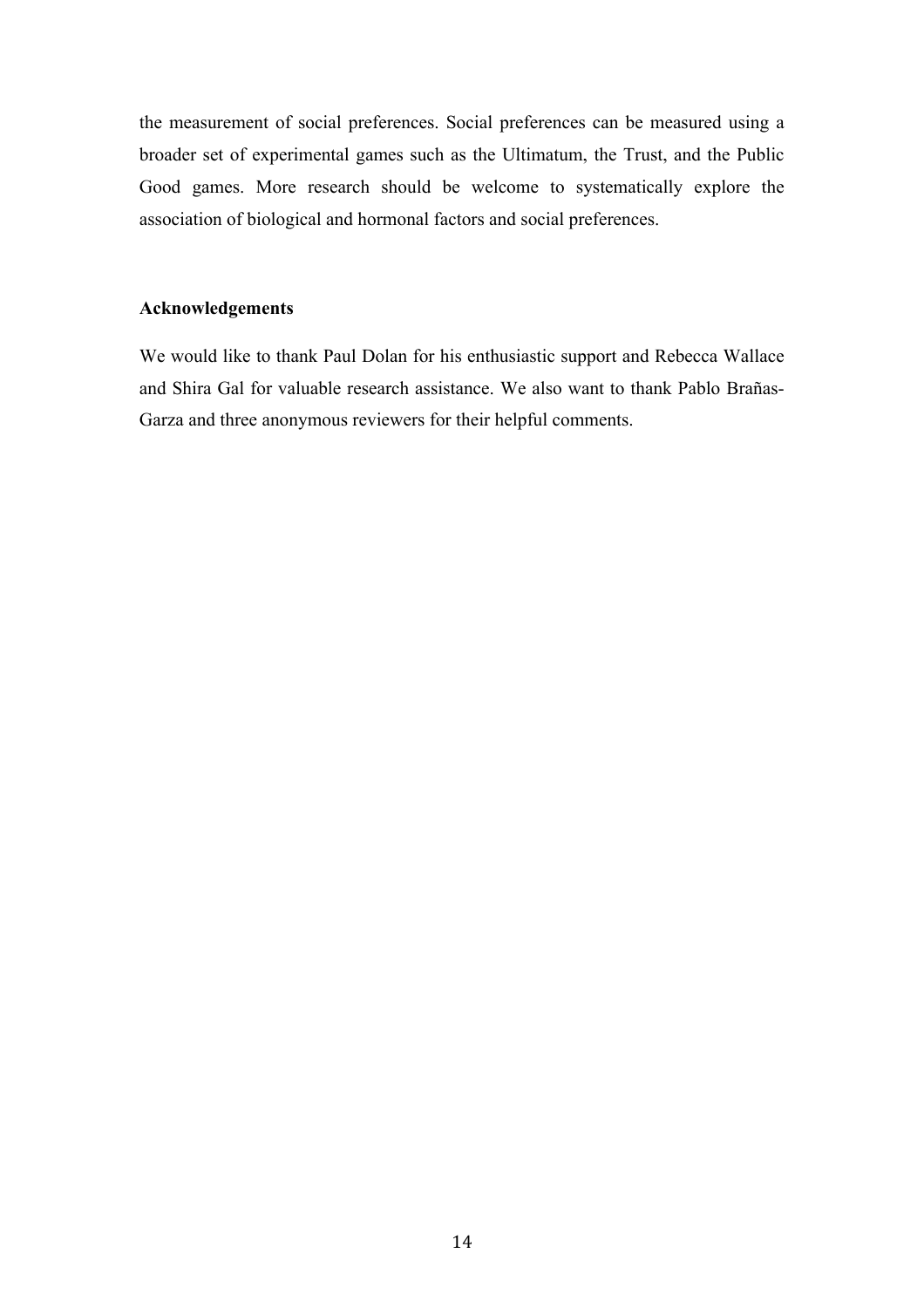#### **References**

Andreoni, J. (1988). Privately provided public goods in a large economy: The limits of altruism. *Journal of Public Economics*, 35, 57-73.

Aycinena, D., Baltaduonis, R., and Rentschler, L. (2014). Risk Preferences and Prenatal Exposure to Sex Hormones for Ladinos. *PloS one*, 9(8), e103332.

Bardsley, N. (2008). Dictator game giving: altruism or artefact? *Experimental Economics*, 11(2), 122-133.

Barraza, J.A., and Zak, P.J. (2009). Empathy toward strangers triggers oxytocin release and subsequent generosity. *Annals of the New York Academy of Sciences*, 1167(1), 182-189.

Baumgartner, T., Heinrichs, M., Vonlanthen, A., Fischbacher, U., and Fehr, E. (2008). Oxytocin shapes the neural circuitry of trust and trust adaptation in humans. *Neuron*, 58(4), 639-650.

Benderlioglu, Z., and Nelson, R. J. (2004). Digit length ratios predict reactive aggression in women, but not in men. *Hormones and behavior*, *46*(5), 558-564.

Bennett, M., Manning, J. T., Cook, C. J., & Kilduff, L. P. (2010). Digit ratio (2D: 4D) and performance in elite rugby players. *Journal of sports sciences*, *28*(13), 1415- 1421.

Berg, J., Dickhaut, J.W., and McCabe, K.A. (1995). Trust, reciprocity, and social history. *Games and Economic Behavior*, 90, 166-93.

Bosch-Domènech, A., Brañas-Garza, P., and Espín, A.M. (2014). Can exposure to prenatal sex hormones (2D:4D) predict cognitive reflection?. *Psychoneuroendocrinology*, 43, 1-10.

Brañas-Garza, P. and Kovarik, J. (2013). Digit Ratios and Social Preferences: A Comment On Buser (2012). Chapman University Working paper no. 13-31.

Brañas-Garza, P., Kovarik, J., and Neyse, L. (2013). Second-to-Fourth Digit Ratio Has a Non-Monotonic Impact on Altruism. *PLoS ONE*, 8(4), e60419.

Brañas-Garza, P., and Rustichini, A. (2011). Organizing Effects of Testosterone on Economic Behavior: Not Just Risk Taking. *PLoS ONE*, 6(12), e0029842.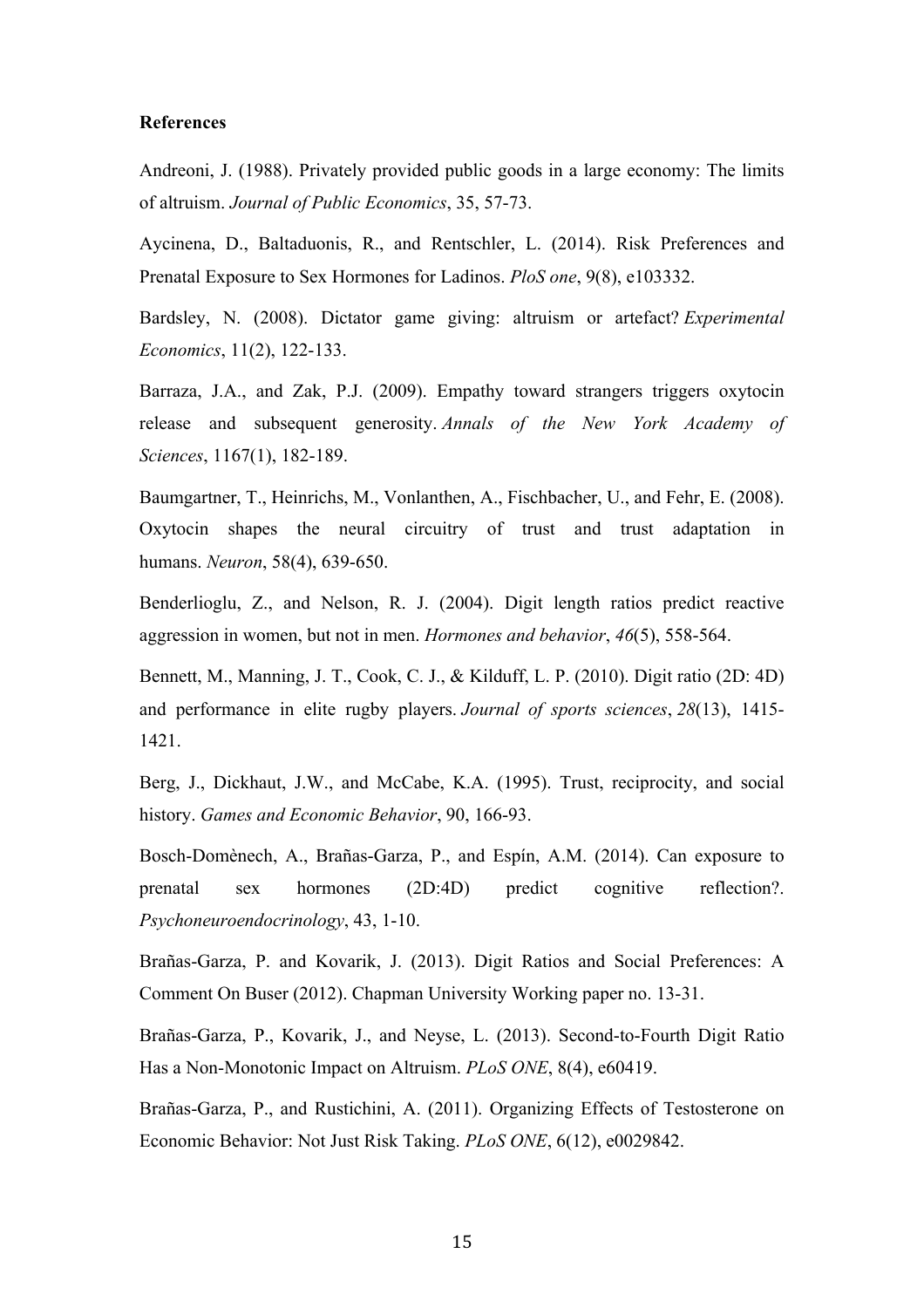Buser, T. (2012). Digit Ratios, the Menstrual Cycle, and Social Preferences. *Games and Economic Behavior*, 76, 457-470.

Burnham, T.C. (2007). High-testosterone men reject low ultimatum game offers. *Proceedings of the Royal Society B: Biological Sciences*, 274(1623), 2327- 2330.

Carpenter, J., Connolly, C., and Myers, C.K. (2008). Altruistic behavior in a representative dictator experiment. *Experimental Economics*, 11(3), 282-298.

Cesarini, D., Dawes, C.T., Johannesson, M., Lichtenstein, P., and Wallace, B. (2009). Genetic Variation in Preferences for Giving and Risk-Taking. *The Quarterly Journal of Economics*, 124, 809–842.

Chew, S.H., Ebstein, R., Zhong, S (2011). Sex-hormone genes and gender differences in Ultimatum Game: Experimental evidence from China and Israel, mimeo, WHERE?

Coates, J.M., Gurnell, M., and Rustichini, A. (2009). Second-to-fourth digit ratio predicts success among high-frequency financial traders. *Proceedings of the National Academy of Sciences*, 106(2), 623-628.

Cunningham, W.H., Anderson, W.T., and Murphy, J.H. (1974). Are students real people?. *Journal of Business*, 399-409.

Dreber, A., and Hoffman M (2007). Portfolio selection in utero. *Mimeo*. Stockholm School of Economics.

Dreber, A., Apicella, C.L., Eisenberg, D.T.A., Garcia, J.R., Zamoree, R.S., Lume, J.K., and Campbell, B. (2009). The 7R polymorphism in the dopamine receptor D4 gene (DRD4) is associated with financial risk taking in men. *Evolution and Human Behavior*, 30, 85-92.

Eisenegger, C., Naef, M., Snozzi, R., Heinrichs, M., and Fehr, E. (2010). Prejudice and Truth about the Effect of Testosterone on Human Bargaining Behavior. *Nature*, 463, 356-359.

Eisenegger, C., Naef, M., Snozzi, R., Heinrichs, M., and Fehr, E. (2012). Eisenegger et al. reply. *Nature*, 485(7399), E5-E6.

Enis, B.E., Cox, K., and Stafford, J. (1972). Students as subjects in consumer behavior experiments. *Journal of Marketing Research*, 6, 72-74.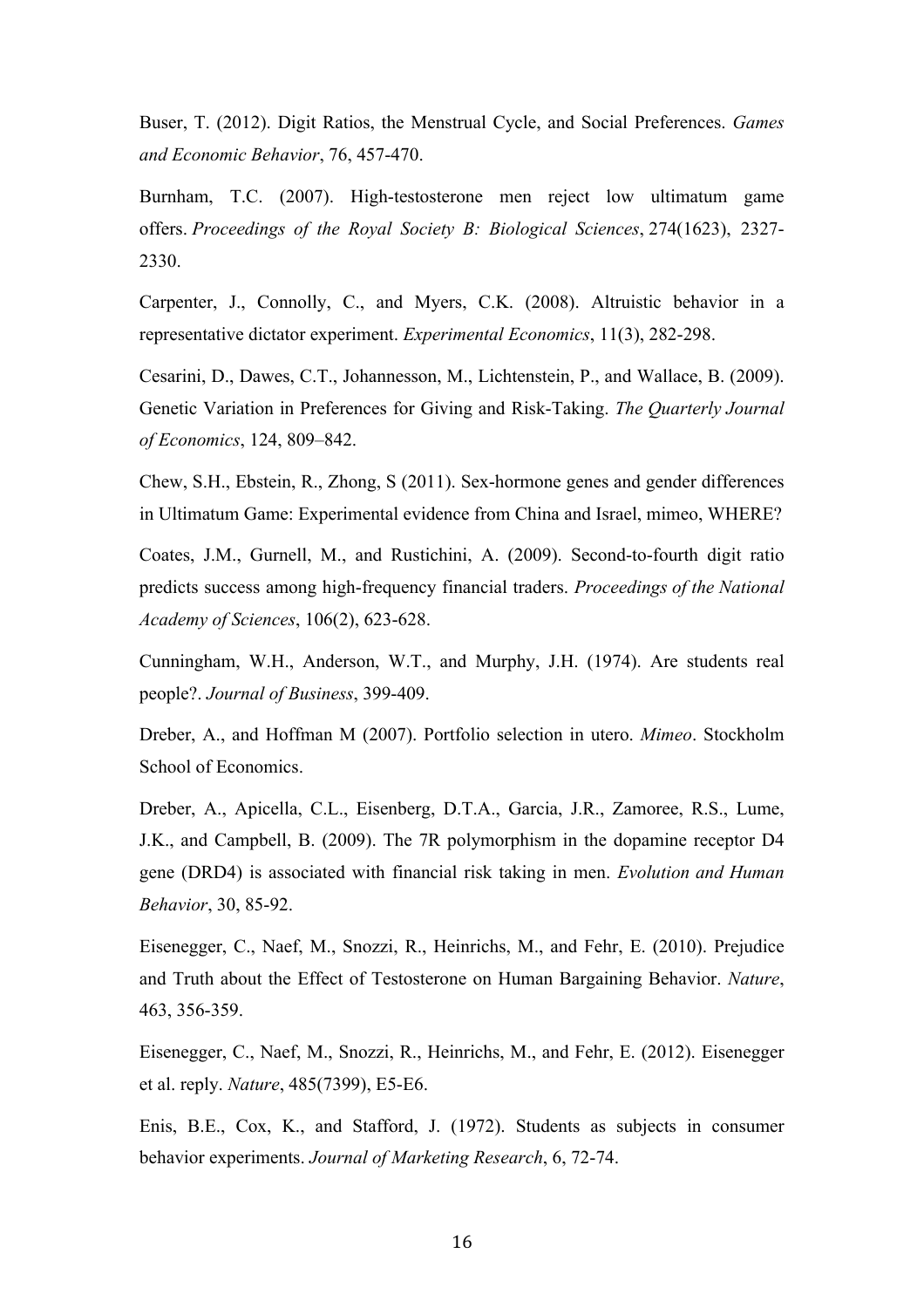Exadaktylos, F., Espin, A.M., Branas-Garza, P. (2013). Experimental subjects are not different. *Nature Scientific Reports*, 3(1213). Doi: 10.1038/srep01213.

Fischbacher, U. (2007). z-Tree: Zurich toolbox for ready-made economic experiments. *Experimental economics*, 10(2), 171-178.

Forsythe, R., Horowitz, J. L., Savin, N. E., and Sefton, M. (1994). Fairness in simple bargaining experiments. *Games and Economic behavior*, 6(3), 347-369.

Gächter, S., Herrmann, B., and Thoni, C. (2004). Trust, voluntary cooperation and socio-economic background: survey and experimental evidence. *Journal of Economic Behavior and Organization*, 55, 505-531.

Galis, F., Ten Broek, C.M., Van Dongen, S., and Wijnaendts, L.C. (2010). Sexual dimorphism in the prenatal digit ratio (2D:4D). *Archives of Sexual Behavior*, 39(1), 57-62.

Gitau, R., Adams, D., Fisk, N.M., and Glover, V. (2005). Fetal plasma testosterone correlates positively with cortisol. *Archives of Disease in Childhood-Fetal and Neonatal Edition*, 90(2), 166-169.

Goy, R.W., and McEwen, B.S. (1980). *Sexual differentiation of the brain*. Cambridge, MA: MIT Press.

Guth, W., Schmittberger, R., and Schwarze, B. (1982). An experimental analysis of ultimatum bargaining. *Journal of Economic Behavior & Organization*, 3, 367-88.

Hines, M. (2006). Prenatal testosterone and gender-related behaviour. *European Journal of Endocrinology*, *155*(suppl. 1), 115-121.

Hönekopp, J., and Watson, S. (2010). Meta*‐*analysis of digit ratio 2D: 4D shows greater sex difference in the right hand. *American Journal of Human Biology*, 22(5), 619-630.

Hönekopp, J. (2011). Relationships between digit ratio 2D:4D and self-reported aggression and risk taking in an online study. *Personality and Individual Differences*, 51(1), 77–80.

Hönekopp, J., Bartholdt, L., Beier, L., and Liebert, A. (2007). Second to fourth digit length ratio (2D:4D) and adult sex hormone levels: new data and a meta-analytical review. *Psychoneuroendocrinology*, 32, 313-321.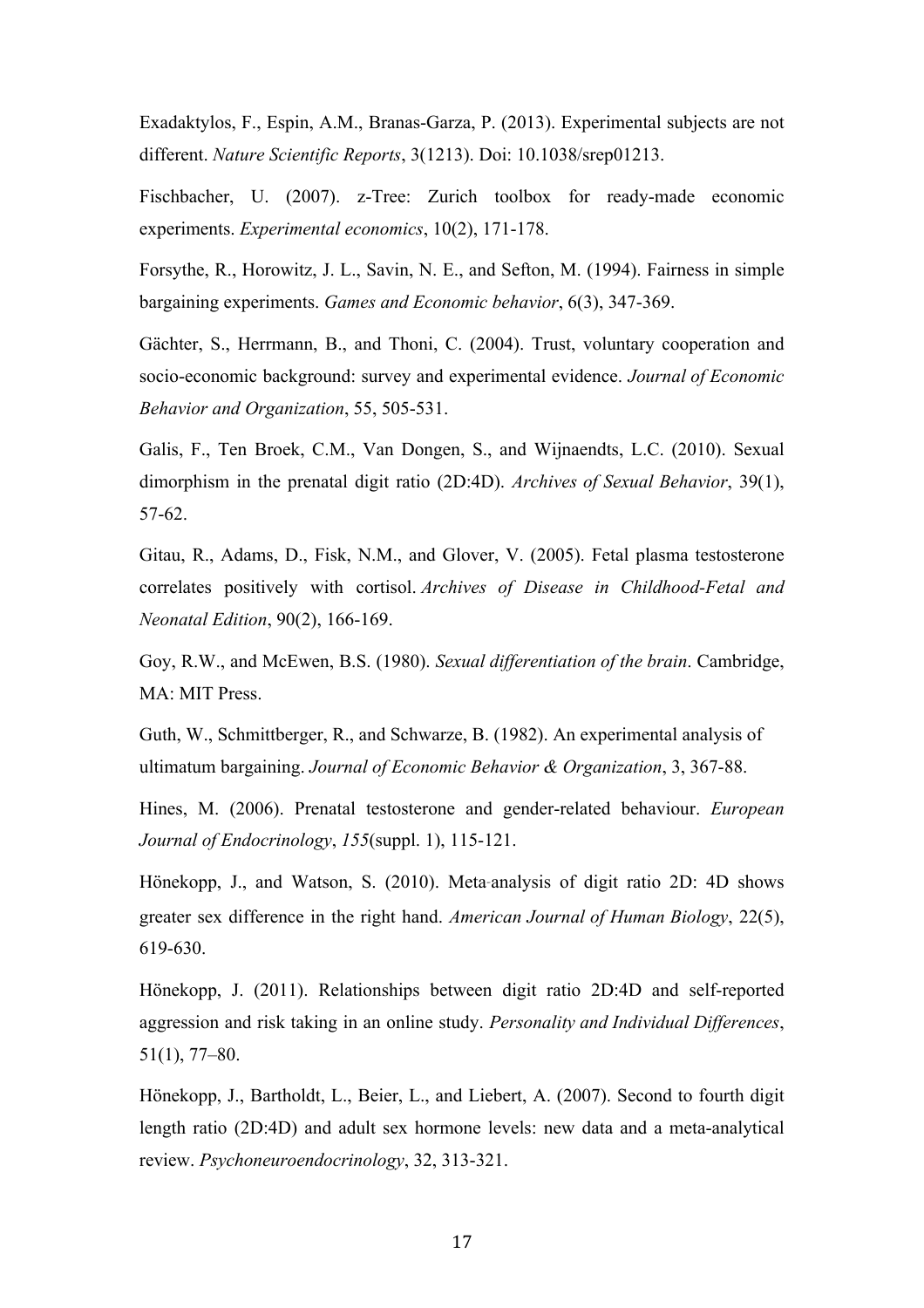Kosfeld, M., Heinrichs, M., Zak, P.J., Fischbacher, U., and Fehr, E. (2005). Oxytocin increases trust in humans. *Nature*, 435(7042), 673-676.

Lea, S.E.G., and Webley, P. (2006). Money as a Tool, Money as a Drug: the Biological Psychology of a Strong Incentive. *Behavioural and Brain Sciences*, 29(2), 161-209.

Levitt, S. D. and List, J. A. (2007). What do laboratory experiments measuring social preferences reveal about the real world? *The Journal of Economic Perspectives*, 153- 174.

Lind, J.T., and Mehlum, H. (2010). With or Without U? The Appropriate Test for a U*‐* Shaped Relationship. *Oxford Bulletin of Economics and Statistics*, 72(1), 109-118.

List, J.A. (2007). On the interpretation of giving in dictator games. *Journal of Political Economy*, 115(3), 482-493.

Lutchmaya, S., Baron-Cohen, S., Raggatt, P., Knickmeyer, R., and Manning, J. (2004) 2nd to 4th digit ratios, fetal testosterone and estradiol. *Early Human Development,* 77, 23–28. doi: 10.1016/j.earlhumdev.2003.12.002.

Malas, M.A., Dogan, S., Hilal Evcil, E., and Desdicioglu, K. (2006). Fetal development of the hand, digits, and digit ratio (2D:4D). *Early Human Development*, 82(7), 469-475.

Manning, J.T. (2002). Digit ratio: a pointer to fertility, behavior, and health. New Brunswick, NJ: Rutgers University Press.

Marwell, G., and Ames, R.E. (1979). Experiments on the provision of public goods. I. Resources, interest, group size, and the free-rider problem. *American Journal of sociology*, 1335-1360.

McFadden, D. (2002). Masculinization effects in the auditory system. *Archives of Sexual Behavior*, 31(1), 99-111.

Millet, K., and Dewitte, S. (2006). Second-to-Fourth Digit Ratio and Cooperative Behavior. *Biological Psychology*, 71, 111-115.

Millet, K., and Dewitte, S. (2008). A subordinate status position increases the present value of financial resources for low 2D:4D men. *American Journal of Human Biology*, 71, 111-115.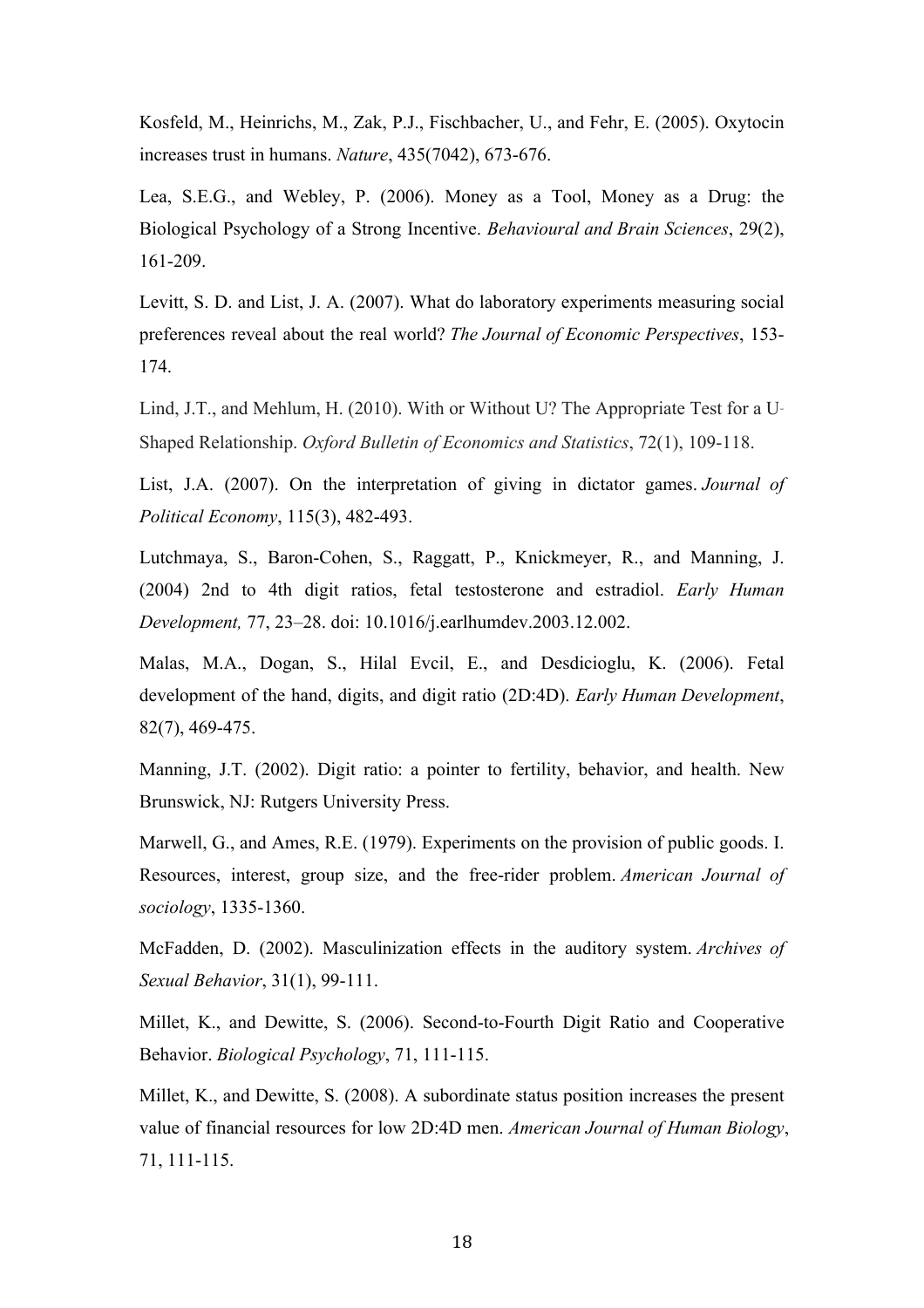Millet, K., and Dewitte, S. (2009). The Presence of Aggression Cues Inverts the Relation Between Digit Ratio (2D:4D) and Prosocial and Behavior in a Dictator Game. *British Journal of Psychology*, 100, 151-162.

Morhenn, V. B., Park, J. W., Piper, E., and Zak, P. J. (2008). Monetary sacrifice among strangers is mediated by endogenous oxytocin release after physical contact. *Evolution and Human Behavior*, 29(6), 375-383.

Nelson, L., and Simonsohn, U. (2014). Thirty-Somethings are Shrinking and Other Ushaped Challenges. Data Colada, published September 2014. Available at: http://datacolada.org/2014/09/17/27-thirty-somethings-are-shrinking-and-other-ushaped-challenges/

Neyse, L., and Brañas-Garza, P. (2014). Digit Ratio Measurement Guide, *MPRA Working Paper* 54134.

Nye, J. V., Androuschak, G., Desierto, D., Jones, G., and Yudkevich, M. (2012). 2D: 4D asymmetry and gender differences in academic performance. *PloS One*, 7(10), e46319.

Pearson, M., and Schipper, B.C. (2012). The visible hand: finger ratio (2D:4D) and competitive bidding. *Experimental Economics*, 15, 510-529.

Rangel. A., Camerer, C., and Montague, P.R. (2008). A Framework for studying the neurobiology of value-based decision making. *Nature Reviews: Neuroscience*, 9, 1-13.

Ronay, R., and Galinsky, A.D. (2011). Lex Talionis. Testosterone and the Law of Retaliation. *Journal of Experimental Social Psychology*, 47, 702-705.

Sanchez-Pages, and S., Turiegano, E. (2010). Testosterone, Facial Symmetry, and Cooperation in the Prisoners' Dilemma. *Physiology & Behavior*, 99, 355-361.

Sanders, G., Sjodin, M., and De Chastelaine, M. (2002). On the elusive nature of sex differences in cognition: Hormonal influences contributing to within-sex variation. *Archives of sexual behavior*, 31(1), 145-152.

Sapienza, P., Zingales, L., and Maestripieri, D. (2009). Gender differences in financial risk aversion and career choices are affected by testosterone. *Proceedings of the National Academy of Sciences*, 106(36), 15268-15273.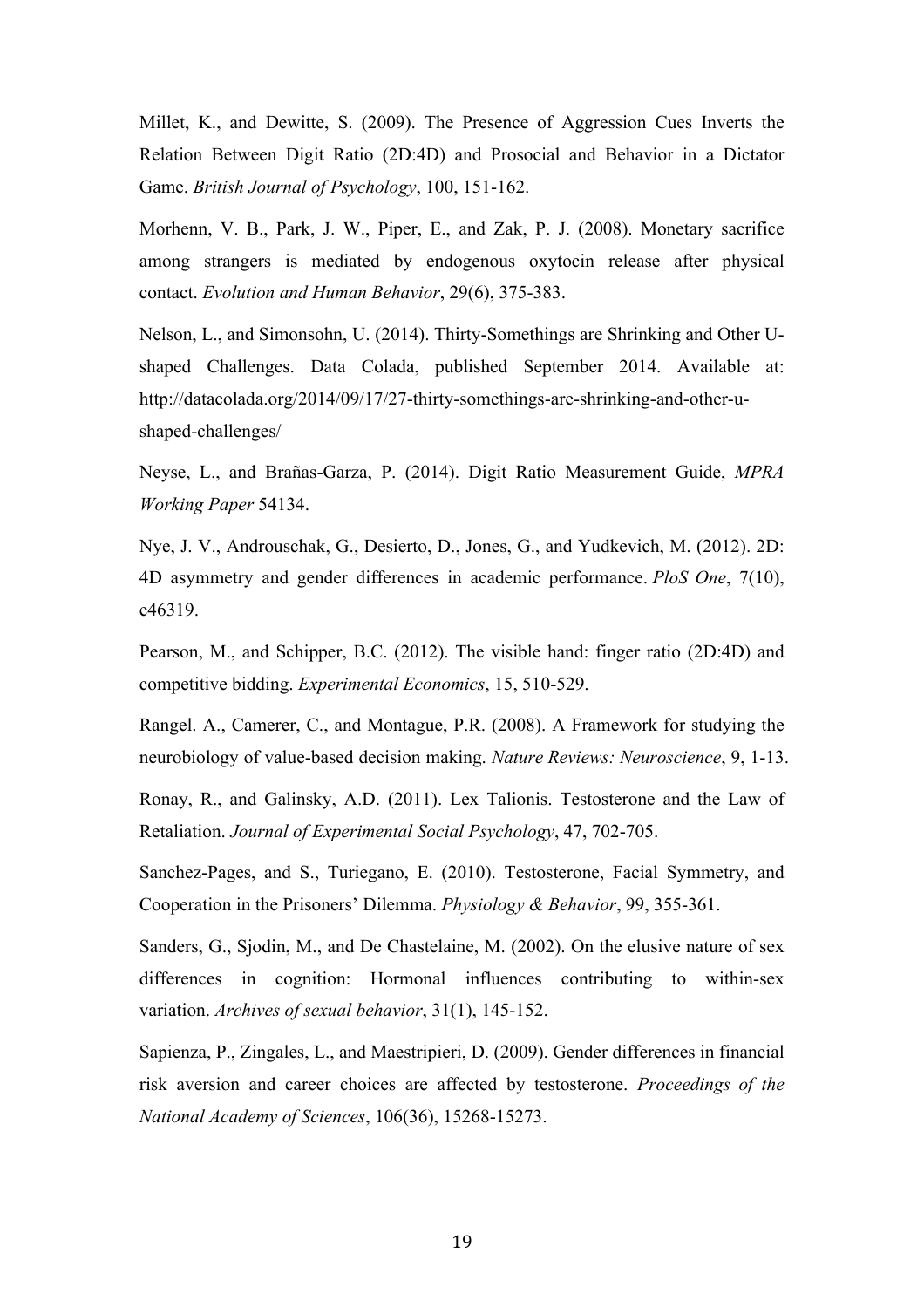Schipper, B. C. (2014). Sex hormones and choice under risk. *Mimeo*. University of California.

Stoop, J. (2013). From the lab to the field: envelopes, dictators, and manners. *Experimental Economics* (in press).

Van den Bergh, B., and Dewitte S. (2006). Digit ratio (2D:4D) moderates the impact of sexual cues on men's decisions in ultimátum games. *Proceedings of the Royal Society – Biological Sciences*, REF

Van Honk, J., Montoya, E.R., Bos, P.A., and Van Vugt, M. (2012). New Evidence on Testosterone and Cooperation. *Nature*, 485, E4-E5.

Voracek, M., Tran, U.S., & Dressler, S.G. (2010). Digit ratio (2D: 4D) and sensation seeking: New data and meta-analysis. *Personality and Individual Differences,* 48(1), 72-77.

Zak, P. J., Stanton, A. A., and Ahmadi, S. (2007). Oxytocin increases generosity in humans. *PLoS One*, 2(11), e1128.

Zethraeus, N., Kocoska-Maras, L., Ellingsen, T., von Schoultz, Bo., Hirschberg, A.L., and Johannesson, M. (2009). A randomized trial of the effect of estrogen and testosterone on economic behavior. *Proceedings of the National Academy of Sciences*, 106, 16, 6535-6538.

Zheng, Z., Cohn, M.J. (2011). Developmental basis of sexually dimorphic digit ratios. *Proceedings of the National Academy of Sciences,* 108, 16289–16294. doi: 10.1073/pnas.1108312108

Zhong, S., Chew, S. H., Set, E., Zhang, J., Xue, H., Sham, P. C., Ebstein, R. P., Israel, S. (2009). The Heritability of Attitude Toward Economic Risk. *Twin Research and Human Genetics*, 12(1), 103-107.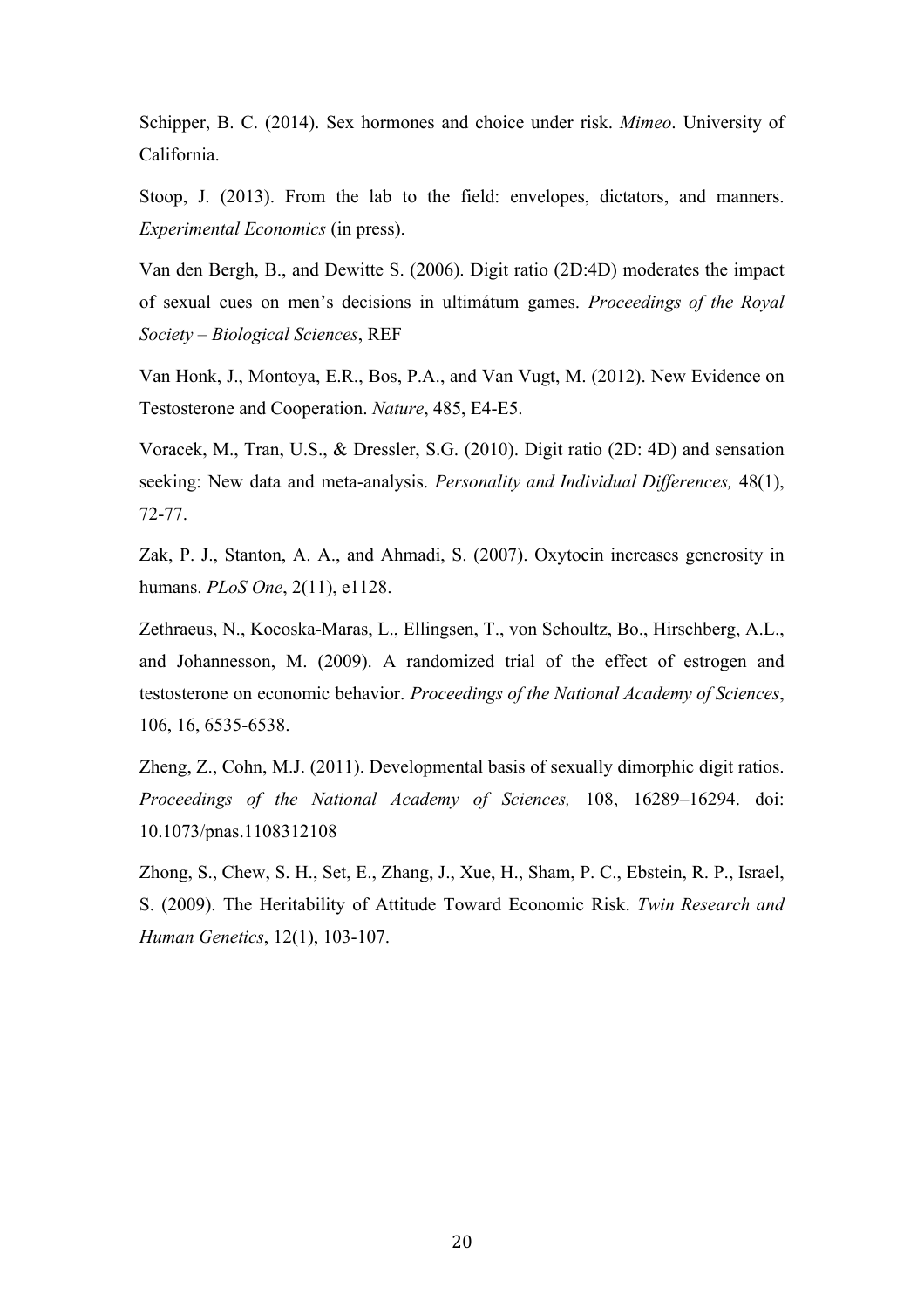### **Appendix. Tables**

| DG           | m <sub>l</sub> | m2         | m <sub>3</sub> |
|--------------|----------------|------------|----------------|
| Female       | 0.277          |            | 0.274          |
|              | (0.185)        |            | (0.185)        |
| Chinese      |                | $-0.118$   | $-0.124$       |
|              |                | (0.207)    | (0.185)        |
| South Asian  |                | $0.695***$ | $0.677***$     |
|              |                | (0.264)    | (0.263)        |
| <b>Black</b> |                | 0.596      | 0.632          |
|              |                | (0.415)    | (0.418)        |
| Other        |                | 0.371      | 0.367          |
|              |                | (0.288)    | (0.288)        |
| Constant     | $2.642***$     | $2.711***$ | $2.527***$     |
|              | (0.154)        | (0.155)    | (0.203)        |
| Observations | 602            | 602        | 602            |

**Table A1**: DG giving and individual characteristics: all subjects (OLS)

Standard errors in parentheses. \*  $p<10$ , \*\*  $p<0.05$ , \*\*\*  $p<0.1$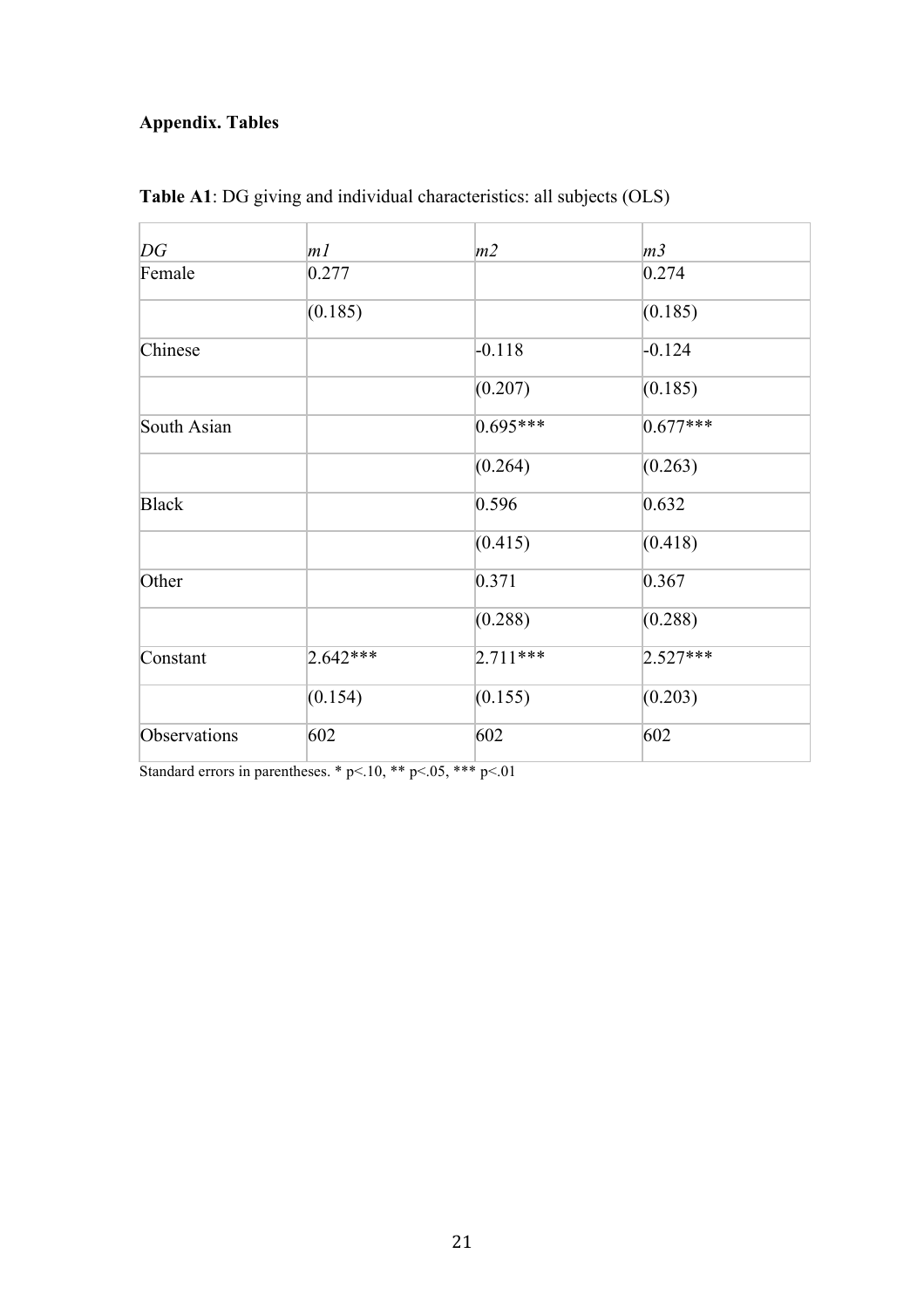| DG           | m <sub>l</sub> | m <sub>2</sub> | m4         | m <sub>5</sub> |
|--------------|----------------|----------------|------------|----------------|
| <b>RHDR</b>  | $-0.151$       | $-1.172$       | $-0.866$   | $-1.903$       |
|              | (2.643)        | (2.679)        | (2.643)    | (2.674)        |
| Female       |                | 0.297          |            | 0.305          |
|              |                | (0.188)        |            | (0.187)        |
| Chinese      |                |                | $-0.121$   | $-0.131$       |
|              |                |                | (0.208)    | (0.207)        |
| South Asian  |                |                | $0.701***$ | $0.686***$     |
|              |                |                | (0.263)    | (0.263)        |
| <b>Black</b> |                |                | 0.586      | 0.614          |
|              |                |                | (0.415)    | (0.418)        |
| Other        |                |                | 0.377      | 0.381          |
|              |                |                | (0.288)    | (0.289)        |
| Constant     | 2.979***       | $3.768***$     | $3.554***$ | 4.357***       |
|              | (2.573)        | (2.588)        | (2.578)    | (2.588)        |
| Observations | 602            | 602            | 602        | 602            |

**Table A2**: DG giving, RHDR, and individual characteristics: all subjects (OLS)

Note: Standard errors in parentheses; \*  $p<10$ , \*\*  $p<0.05$ , \*\*\*  $p<01$ .

**Table A3**: DG giving, RHDR distance from median, sex: Caucasian subjects (OLS)

| DG                        | m <sub>l</sub> |
|---------------------------|----------------|
| RHDR distance from median | $-24.510***$   |
|                           | (7.882)        |
| Female                    | 0.381          |
|                           | 0.322          |
| Constant                  | $3.152***$     |
|                           | (0.352)        |
| Observations              | 201            |

Note: Standard errors in parentheses; \*  $p<0.10$ , \*\*  $p<0.05$ , \*\*\*  $p<0.01$ .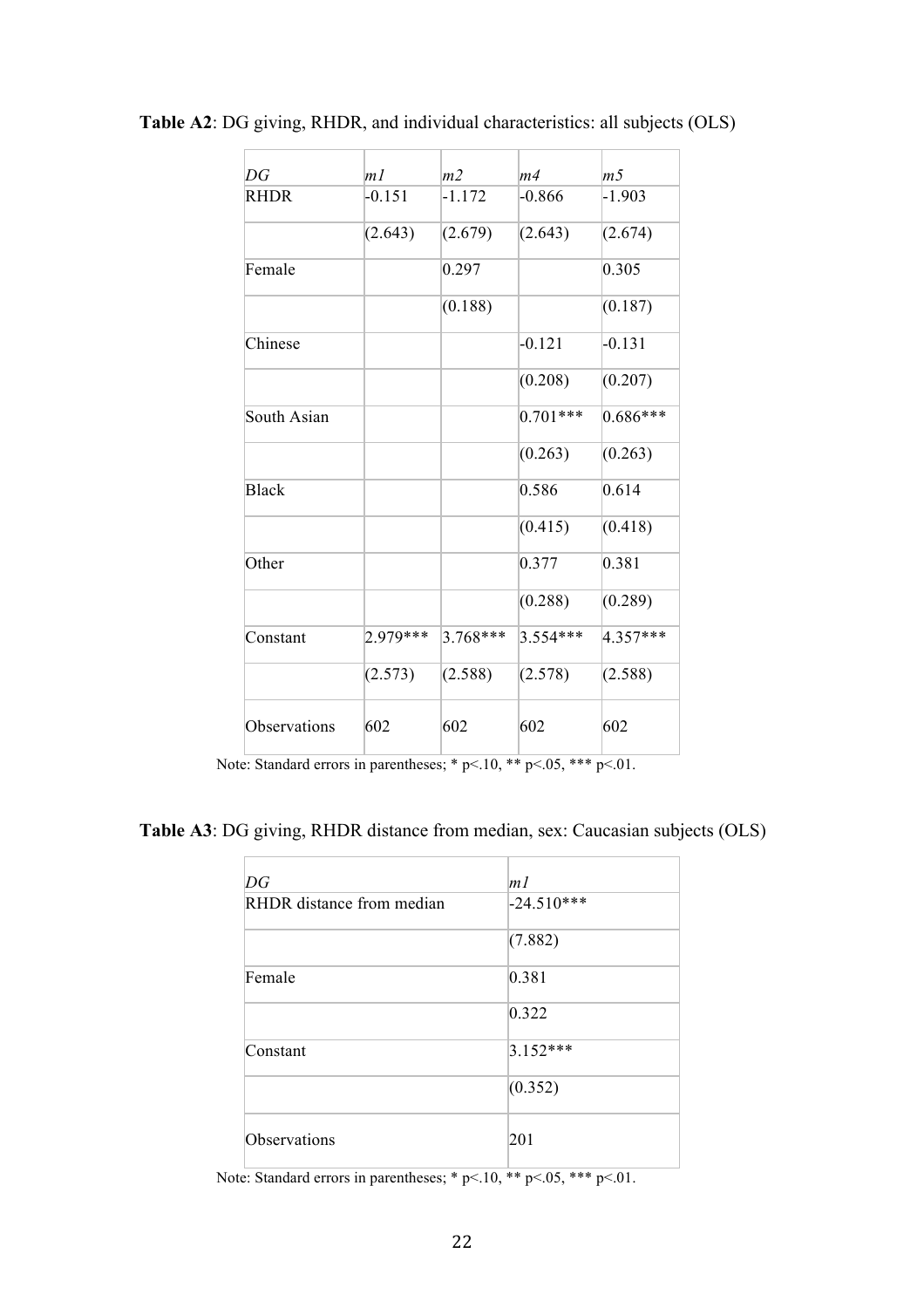| DG           | RHDR<0.968  | RHDR > 0.968 |
|--------------|-------------|--------------|
| <b>RHDR</b>  | $28.126**$  | $-24.853**$  |
|              | (12.234)    | (10.508)     |
| Female       | 0.468       | 0.434        |
|              | (0.470)     | (0.496)      |
| Constant     | $-24.064**$ | $27.174**$   |
|              | (11.500)    | (10.451)     |
| Observations | 89          | 112          |

**Table A4**: DG giving, RHDR, sex: Caucasian subjects restricted based on RHDR (OLS)

**Table A5**: DG Giving and RHDR (OLS), with gender interaction term.

| $DG$ Giving  | All subjects Caucasian |          | Chinese   | $South-$<br>Asian | All subjects Caucasian |                     | Chinese   | $South-$<br>Asian |
|--------------|------------------------|----------|-----------|-------------------|------------------------|---------------------|-----------|-------------------|
| <b>RHDR</b>  | .0140                  | 3.096    | $-2.978$  | $-6.651$          | 102.392                | 641.686*** 187.906  |           | 102.635           |
|              | (5.125)                | (8.312)  | (8.372)   | (14.93)           | (116.31)               | (203.06)            | (181.976) | (224.31)          |
| RHDR squared |                        |          |           |                   | 53.135                 | $-332.02***$ 96.342 |           | $-55.693$         |
|              |                        |          |           |                   | (60.184)               | (105.227)           | (94.417)  | (114.204)         |
| Female       | 1.873                  | 6.414    | $-0.7651$ | $-1.340$          | 0.488                  | $-1.476$            | 2.289     | $-1.285$          |
|              | (5.825)                | (9.496)  | (9.706)   | (16.210)          | (5.894)                | (9.648)             | (9.825)   | (16.095)          |
| Female*RHDR  | $-1.632$               | $-6.134$ | 1.033     | 1.888             | $-0.194$               | 2.035               | 9.825     | 1.836             |
|              | (6.017)                | (9.835)  | (10.021)  | (16.689)          | (6.089)                | (10.00)             | (10.145)  | (16.573)          |
| Constant     | 2.628                  | $-0.572$ | 5.311     | 9.532             | $-46.64$               | $-307.29***$ 93.980 |           | $-44.0169$        |
|              | (4.943)                | (7.976)  | (8.087)   | (14.487)          | (56.246)               | (98.017)            | (87.789)  | (110.496)         |
| Observations | 602                    | 201      | 221       | 81                | 602                    | 201                 | 221       | 81                |
| R-squared    | 0.004                  | 0.012    | 0.003     | 0.018             | 0.006                  | 0.050               | 0.007     | 0.021             |

Note: Standard errors in parentheses; \* p<.10, \*\* p<.05, \*\*\* p<.01.